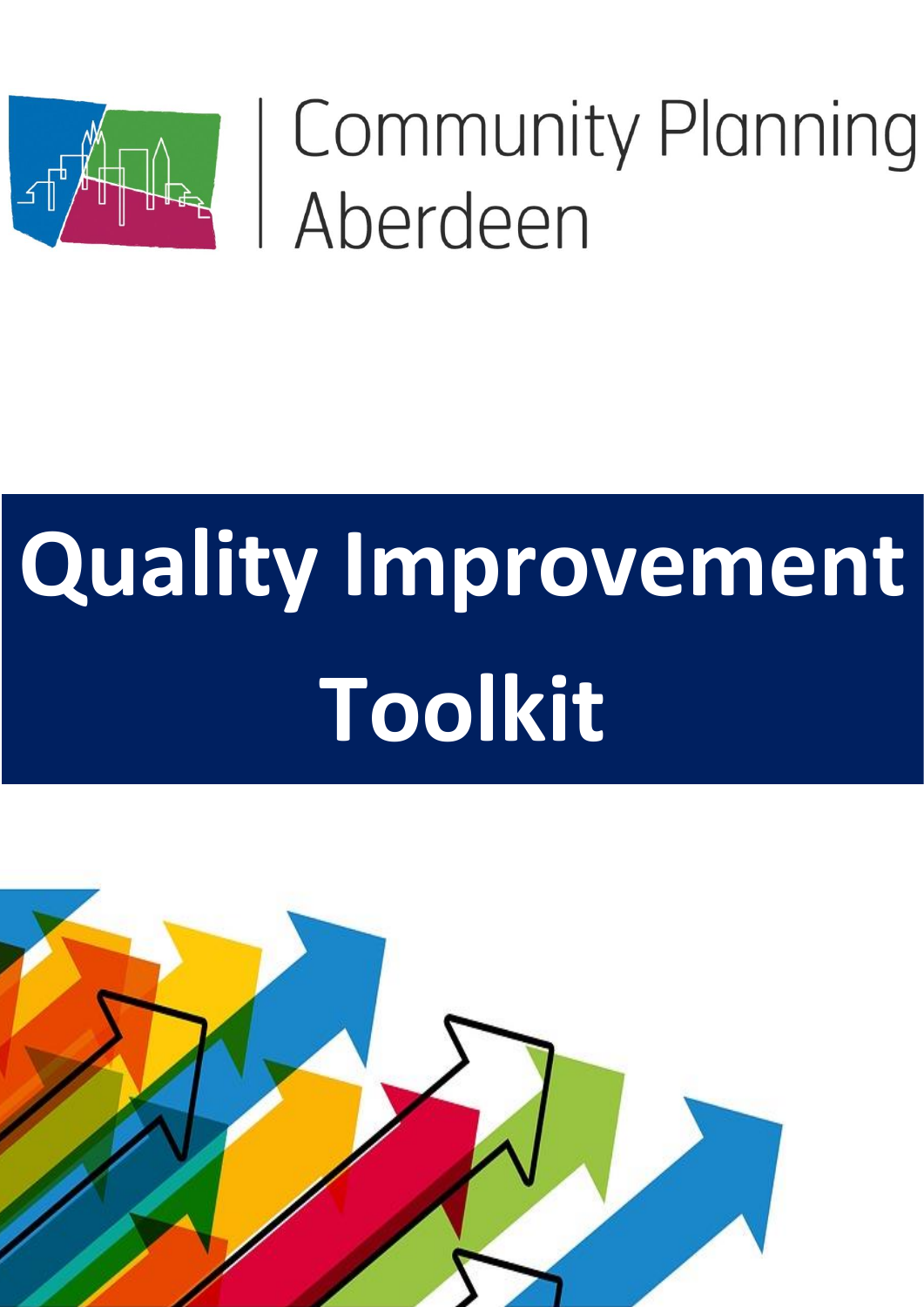#### **Contents**

| <b>Introduction</b>                                                                     | З                 |
|-----------------------------------------------------------------------------------------|-------------------|
| <b>Stage One: Getting started</b>                                                       |                   |
| <b>Stage Two: Designing and testing changes</b>                                         | 14                |
| <b>Stage Three: Implementing and sustaining</b><br>changes that demonstrate improvement | 20                |
| <b>Stage Four: Spreading change</b>                                                     | $22 \overline{)}$ |
| <b>Improvement Glossary</b>                                                             | 24                |
| <b>Appendix</b>                                                                         | 26                |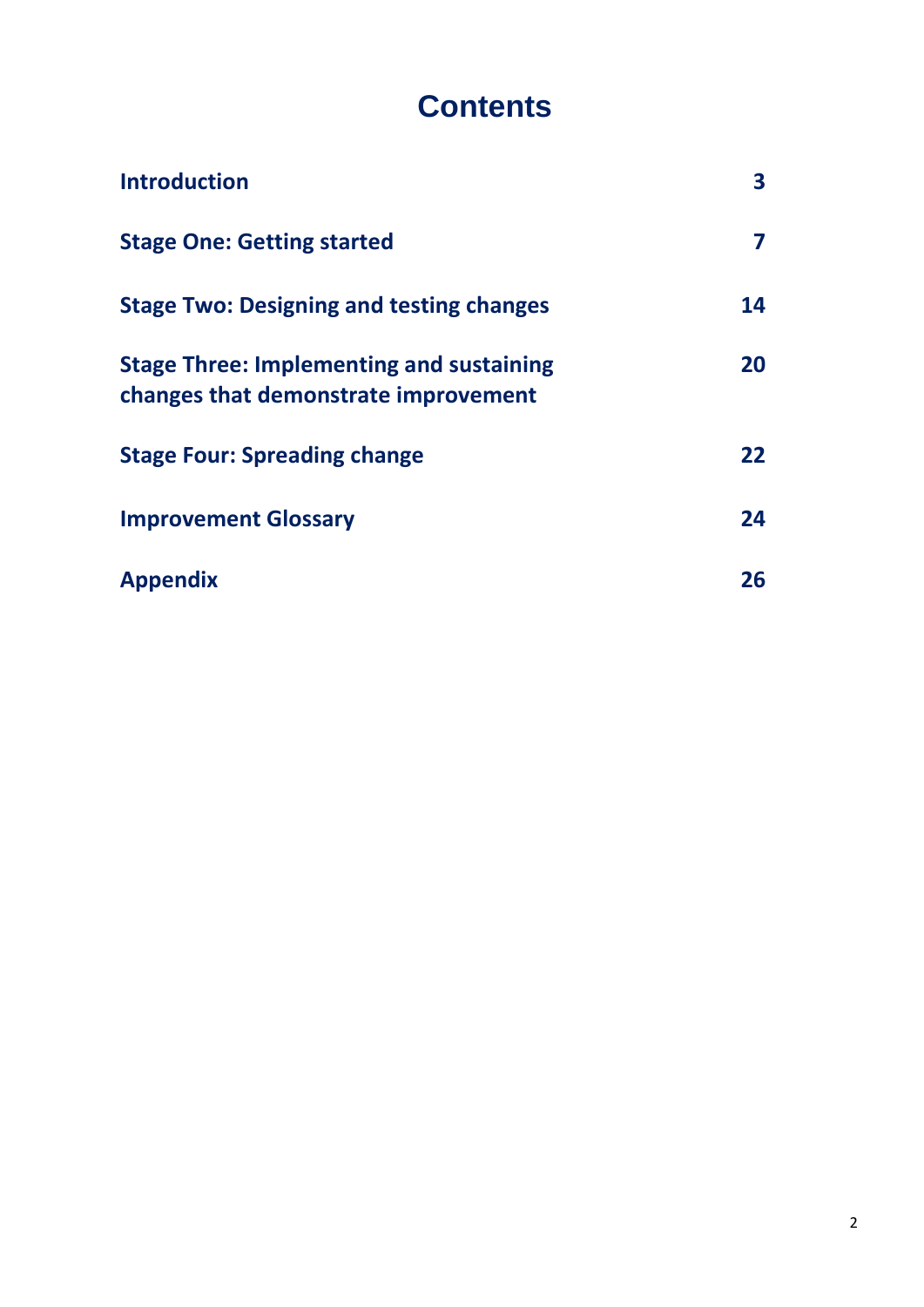### **Introduction**

#### **How to use this handbook**

This handbook provides a step-by-step guide for planning, testing, implementing and spreading an improvement project using Quality Improvement (QI) tools and techniques. This guide is intended to help you understand what QI is and how to use this knowledge to get started on an improvement project to help deliver the [Local Outcome Improvement](https://communityplanningaberdeen.org.uk/wp-content/uploads/2021/07/Final-LOIP-2016-26-Refreshed-July-21.pdf)  [Plan.](https://communityplanningaberdeen.org.uk/wp-content/uploads/2021/07/Final-LOIP-2016-26-Refreshed-July-21.pdf)

Each stage outlines the approach you should take and the output that you should aim for. Once the stage is completed, you can move to the next until the improvement project has reached its overall aim.

We also signpost you to further information, tools, techniques and resources. These include templates for your improvement project, YouTube links, help sheets and online resources.

In the spirit of improvement, we are keen to seek your feedback and are curious about how you have used this handbook. If you have any suggestions or changes, please send them to [communityplanning@aberdeencity.gov.uk.](mailto:communityplanning@aberdeencity.gov.uk) Please also let us know which aspects of the handbook you found helpful.

#### **Why would you use a quality improvement approach and what is it?**

Quality improvement (QI) can be defined as the application of a systematic approach that uses specific techniques to improve quality. Although there are a range of approaches that fit under this umbrella, they all have the following in common:

- The concept of a cycle of improvement which involves problem definition and diagnosis, testing of change ideas, data collection and analysis, implementation and evaluation;
- A set of tools and techniques that support individuals to implement improvement;
- A recognition of the importance of engaging stakeholders, including our customers and community members; and
- A recognition of the importance of culture.

QI helps bring a systematic approach to tackling complex problems by:

- Focussing on outcomes;
- Flattening hierarchies;
- Giving everyone a voice; and
- Bringing people together to improve and redesign the way services are delivered.

When done successfully, QI can change the culture of a system, whether the system is a single team, a department, an organisation or a multi-agency partnership.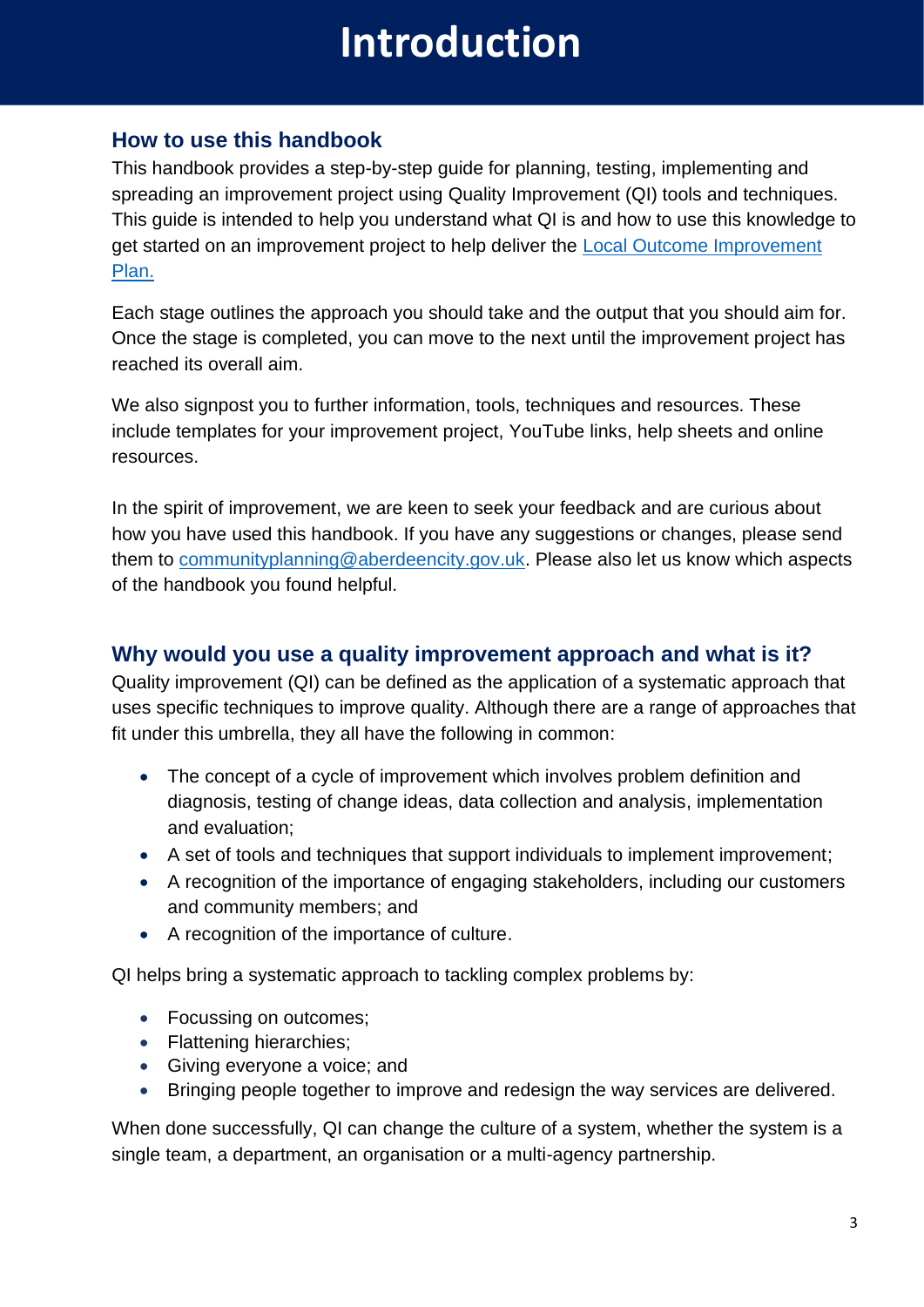#### **Starting to think and act like an improver**

One of the founding fathers of improvement science, William Edwards Deming, believes it takes four key areas of knowledge to lead successful improvement:

- **Systems thinking**  understanding that sustainable improvement occurs when safe and reliable systems are put in place to reduce human errors;
- **Variation** achieving excellent outcomes by understanding and reducing variation within a system;
- **Psychology** how we can motivate and encourage people to make and sustain change; and
- **Theory of Knowledge** being curious and open to learning and understanding how to achieve best results. Using QI methods, tools and techniques which reliably implement best practice or new ways of working which lead to improvement.

#### **What is the Model for Improvement?**

The Model for Improvement is a quality improvement framework which was developed to help people to apply the theory of quality improvement. It has been adopted by Community Planning Aberdeen as the chosen methodology to drive improvement across the Community Planning Partnership. In a nutshell, it provides a framework to develop, test and implement changes that lead to improvement.

The Scottish Government has also endorsed the use of Quality Improvement methodology and has developed the [3-Step](http://www.gov.scot/Resource/0042/00426552.pdf)  [Improvement Framework](http://www.gov.scot/Resource/0042/00426552.pdf) for Scotland's public services.

The Model for Improvement is structured around two parts. Firstly, there are three



**FIGURE 1: MODEL FOR IMPROVEMENT DIAGRAM**

fundamental questions, the 'thinking part'. These questions need to be answered before you start any improvement project. They can be answered in any order. 1

<sup>1</sup> G. J. Langley, R.D. Moen, K. M. Nolan, T. W. Nolan, C.L. Norman, L.P. Provost, *The Improvement Guide: A Practical Approach to Enhancing Organizational Performance*, 24.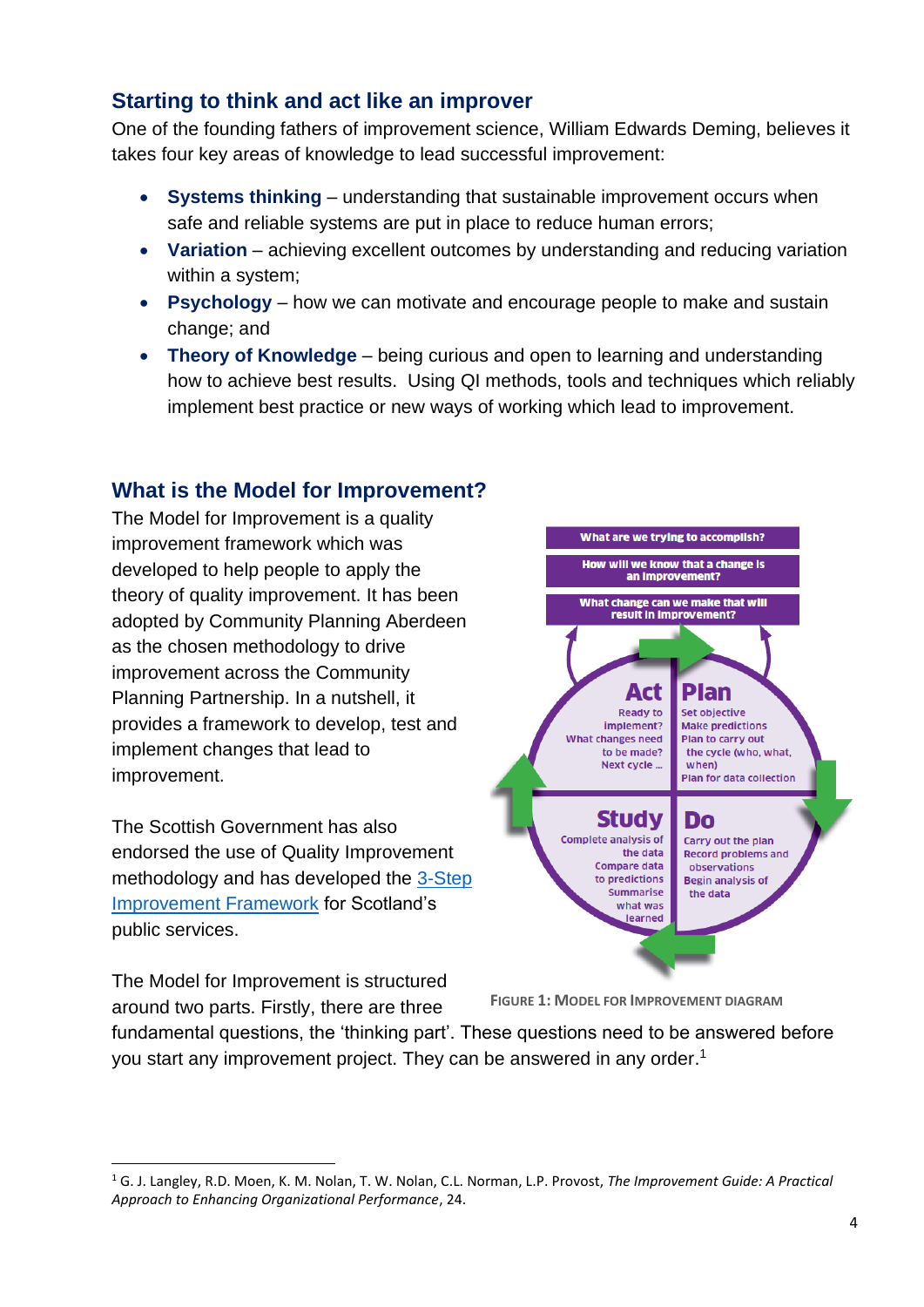The second section, Plan-Do-Study-Act (PDSA) Cycles, the 'doing part', focuses on testing changes through the improvement journey - from a small-scale change to implementation and spread of the change ideas that lead to improved outcomes.

This handbook will guide you through both parts and provide you with tools to use whilst running your improvement project and to support you through the improvement journey.

#### **Improvement Journey**

We have identified four key stages in this Improvement Journey they show the stages of an improvement initiative or project. In reality, your journey is unlikely to be straightforward, there will be twists and turns, moving backwards as well as forwards. You will likely need to work on different aspects at the same time and throughout your project. This table summarises these stages and indicates some useful approaches and tools for each stage.

| <b>Stage</b>                                                                                                                                                                                                               | <b>Methods / Tools</b>                                                                                                                                                                                                                                                                                                                                                                                                                                                    | <b>Output</b>                                                                                                                                                                                                                                                                                                                                                                            |
|----------------------------------------------------------------------------------------------------------------------------------------------------------------------------------------------------------------------------|---------------------------------------------------------------------------------------------------------------------------------------------------------------------------------------------------------------------------------------------------------------------------------------------------------------------------------------------------------------------------------------------------------------------------------------------------------------------------|------------------------------------------------------------------------------------------------------------------------------------------------------------------------------------------------------------------------------------------------------------------------------------------------------------------------------------------------------------------------------------------|
| 1. Getting Started<br>Project area has been identified.<br>The improvement team has begun<br>to form, and the current system is<br>being analysed.                                                                         | <b>Root Cause Analysis:</b><br>$\bullet$<br>5 whys, fishbone diagram,<br>force field analysis<br><b>Process mapping</b><br>$\bullet$<br><b>Understanding data</b><br>$\bullet$<br><b>Customer feedback</b><br>$\bullet$<br><b>Audits</b><br>$\bullet$<br><b>Driver Diagrams</b><br>$\bullet$<br>Project management<br>$\bullet$<br><b>Communication and</b><br>$\bullet$<br>stakeholder engagement<br>Project charter<br>$\bullet$<br><b>Driver diagrams</b><br>$\bullet$ | Establish a team around a shared<br>aim for improvement that aligns<br>with objectives and outcomes in<br>the LOIP<br>Understand the systems and<br>$\bullet$<br>processes which contribute to<br>the outcome.<br>Understand what needs to be<br>$\bullet$<br>improved and what<br>improvement would look like.<br>Develop the Improvement Aim<br>$\bullet$<br>and Draft Project Charter |
| 2. Designing and testing changes<br>Project charter is approved,<br>specific change ideas have been<br>developed and testing is underway.<br>Data is being gathered and there<br>are initial indications of<br>improvement | Driver diagrams<br>$\bullet$<br>Generating ideas and<br>$\bullet$<br>creative thinking<br><b>Understanding variation</b><br>$\bullet$<br>Project charter PDSA cycles<br>$\bullet$<br>Data - qualitative and<br>$\bullet$<br>quantitative<br><b>Run charts</b><br>$\bullet$                                                                                                                                                                                                | Update your project charter to<br>$\bullet$<br>include specific changes to be<br>tested.<br>Use PDSA cycles to test your<br>$\bullet$<br>changes and learn. PDSA cycles<br>and associated data identify the<br>changes which lead to<br>improvement.                                                                                                                                     |
| 3. Implement and sustain changes<br>that demonstrate improvement<br>Evidence of improvements shown<br>in project measures. Spread plans<br>are being developed and deployed.                                               | Use PDSA cycles to<br>$\bullet$<br>implement changes which<br>lead to improvement<br><b>Implementation Plans</b><br>$\bullet$<br><b>Run charts</b><br>$\bullet$                                                                                                                                                                                                                                                                                                           | Formalised procedure in place to<br>$\bullet$<br>ensure the improvement is<br>embedded into routine practice<br>and sustained with governance<br>arrangements.                                                                                                                                                                                                                           |
| 4. Spreading changes<br>Changes have been implemented<br>as business as usual.<br>Learning is being shared and<br>spread to other areas.                                                                                   | Implementation plan<br>$\bullet$<br>Spread plan<br>$\bullet$<br><b>Run charts</b><br>$\bullet$<br>Sustainability<br>$\bullet$<br>Large-scale change<br>$\bullet$                                                                                                                                                                                                                                                                                                          | The aim has been met or exceeded<br>with changes being implemented as<br>business as usual. Learning is being<br>spread for others to adopt.                                                                                                                                                                                                                                             |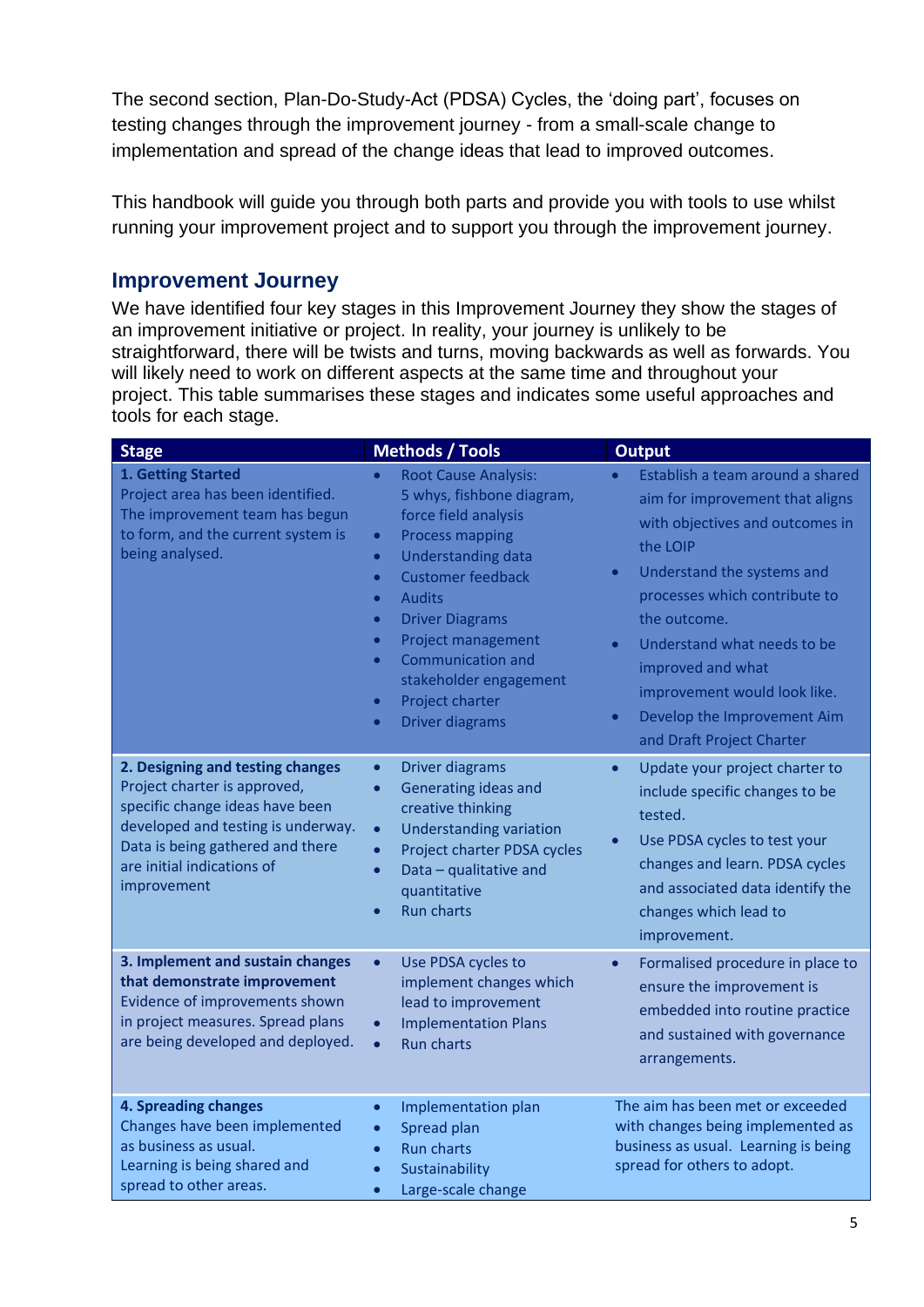## **Stage 1: Getting Started**

| <b>Stage</b>                                                                                                                                       | <b>Methods / Tools</b>                                                                                                                                                                                                                                                                                                                                                                                                                                                    | Output                                                                                                                                                                                                                                                                                                                                                                                                |
|----------------------------------------------------------------------------------------------------------------------------------------------------|---------------------------------------------------------------------------------------------------------------------------------------------------------------------------------------------------------------------------------------------------------------------------------------------------------------------------------------------------------------------------------------------------------------------------------------------------------------------------|-------------------------------------------------------------------------------------------------------------------------------------------------------------------------------------------------------------------------------------------------------------------------------------------------------------------------------------------------------------------------------------------------------|
| 1. Getting Started<br>Project area has been identified.<br>The improvement team has<br>begun to form, and the current<br>system is being analysed. | <b>Root Cause Analysis:</b><br>$\bullet$<br>5 whys, fishbone diagram,<br>force field analysis<br>Process mapping<br>$\bullet$<br><b>Understanding data</b><br>$\bullet$<br><b>Customer feedback</b><br>$\bullet$<br><b>Audits</b><br>$\bullet$<br><b>Driver Diagrams</b><br>$\bullet$<br><b>Project management</b><br>$\bullet$<br>Communication and<br>$\bullet$<br>stakeholder engagement<br><b>Project charter</b><br>$\bullet$<br><b>Driver diagrams</b><br>$\bullet$ | Establish a team around a<br>$\bullet$<br>shared aim for improvement<br>that aligns with objectives and<br>outcomes in the LOIP<br>Understand the systems and<br>$\bullet$<br>processes which contribute to<br>the outcome.<br>Understand what needs to be<br>$\bullet$<br>improved and what<br>improvement would look like.<br>Develop the Improvement Aim<br>$\bullet$<br>and Draft Project Charter |

#### **Setting up your team**

Once you have identified an area that you want to improve, one of the first steps to beginning your improvement project is to set up a team. They will be integral in helping you understand your system, developing your aim and when you start testing change ideas. Your team may be small or require members with certain expertise. Whatever the specific membership if your team is, it is important that the roles below are considered when thinking about who you want to be involved in your project.

#### **FIGURE 2: TEAM ROLES**

| <b>Executive Sponsor</b>                   | This should be a senior member of staff who is able to help you overcome<br>barriers and raise issues where appropriate, e.g. the Chair of an Outcome<br>Improvement Group, Chief Officer or Service Manager |
|--------------------------------------------|--------------------------------------------------------------------------------------------------------------------------------------------------------------------------------------------------------------|
| <b>Project Manager</b>                     | The person who is responsible for leading the project                                                                                                                                                        |
| <b>Subject Matter</b><br><b>Expert</b>     | Someone who is an expert or has experience in the area you want to<br>improve                                                                                                                                |
| <b>Improvement</b><br><b>Advisor/Coach</b> | This could be yourself or another member of staff who understands the<br>Model for Improvement or another quality improvement methodology                                                                    |
| <b>Data Manager</b>                        | The person who is responsible for collecting the data you need to know if<br>your changes are working                                                                                                        |
| <b>Practitioner</b>                        | Someone who will be delivering the improvements that your project is<br>delivering, e.g. a Housing Advisor, Social Worker, Development Officer                                                               |
| <b>Customer/ client</b>                    | The person / group / community who will be affected by the improvements<br>that your project will be delivering                                                                                              |

It is important to note that these roles do not all have to be taken by different people, for instance, you could be both the Project Manager and the Practitioner.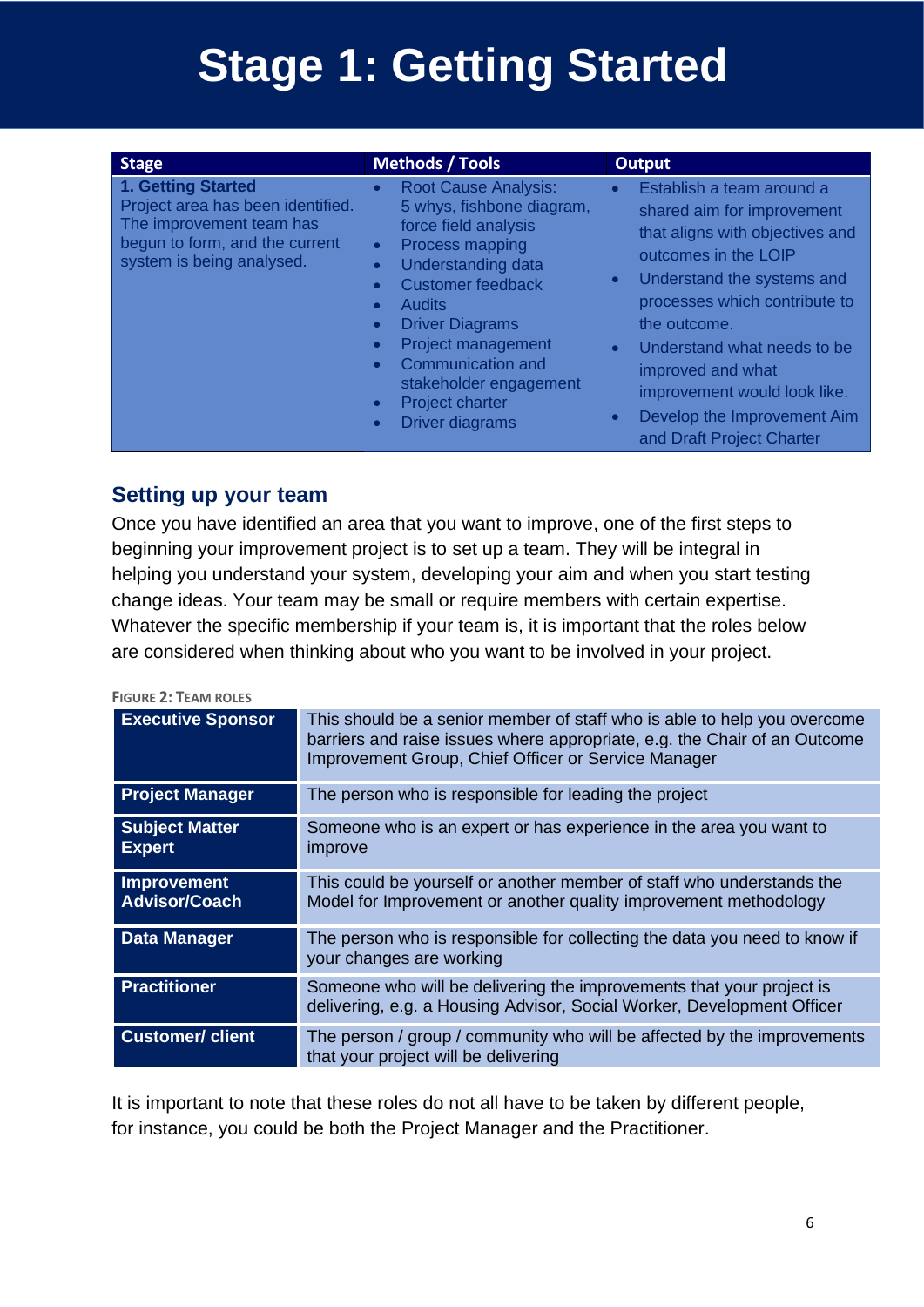#### **Understanding your system**

Before making changes, it is important that you understand the system that you want to make changes in. This will help you to make changes that result in improvement and reduce the chance of unintended, negative consequences. Your improvement projects may come from a variety of sources, the LOIP, performance indicators, customer feedback, a hunch and other sources. It is important to define the problem from the start as it forms the basis of your rationale for improvement.

The NHS Education Scotland module on [understanding your system](https://learn.nes.nhs.scot/8977/quality-improvement-zone/elearning/understanding-your-system) is a good place to start if you want more knowledge about how to define a system. Part of understanding your system is understanding the type of system you are trying to improve. This [video](http://cognitive-edge.com/videos/cynefin-framework-introduction/) introduces a framework to help you understand what type of system you are improving.

The tools listed below allow you to understand your system.

Using one of these tools with your improvement project team would be the next step in starting your improvement project.

#### **Root Cause Analysis**

What we see as a problem that needs fixing is often not the cause of the issue at hand. Sometimes we need to explore the problem in depth to find out the true (or root) cause. Root cause analysis investigation is a well-recognised way of doing this. It is designed to identify areas for change which deliver improved outcomes. There are various tools you can use to undertake a root cause analysis – for example, the Five Whys Technique.

#### **The Five Whys Technique**

By repeatedly asking the question 'Why?' (use five as a rule of thumb), you can peel away the layers of an issue, just like the layers of an onion, which can lead you to the different root causes of a problem. The reason for a problem often leads into another question and you may need to ask the question fewer or more than five questions before you get to the origin of a problem.

The real key is to avoid assumptions and logic traps and encourage the team to keep drilling down to the real issues that underlie why different factors have aligned to contribute to an outcome that is in need of improvement! It is most helpful to use this tool in a group and to then share it with others to start to identify possible changes to test.

- Write down the specific problem. Writing it down helps you formalise the problem and describe it accurately. It also helps a team focus on the same problem;
- Use brainstorming to ask 'why?' the problem occurs then, write the answer down;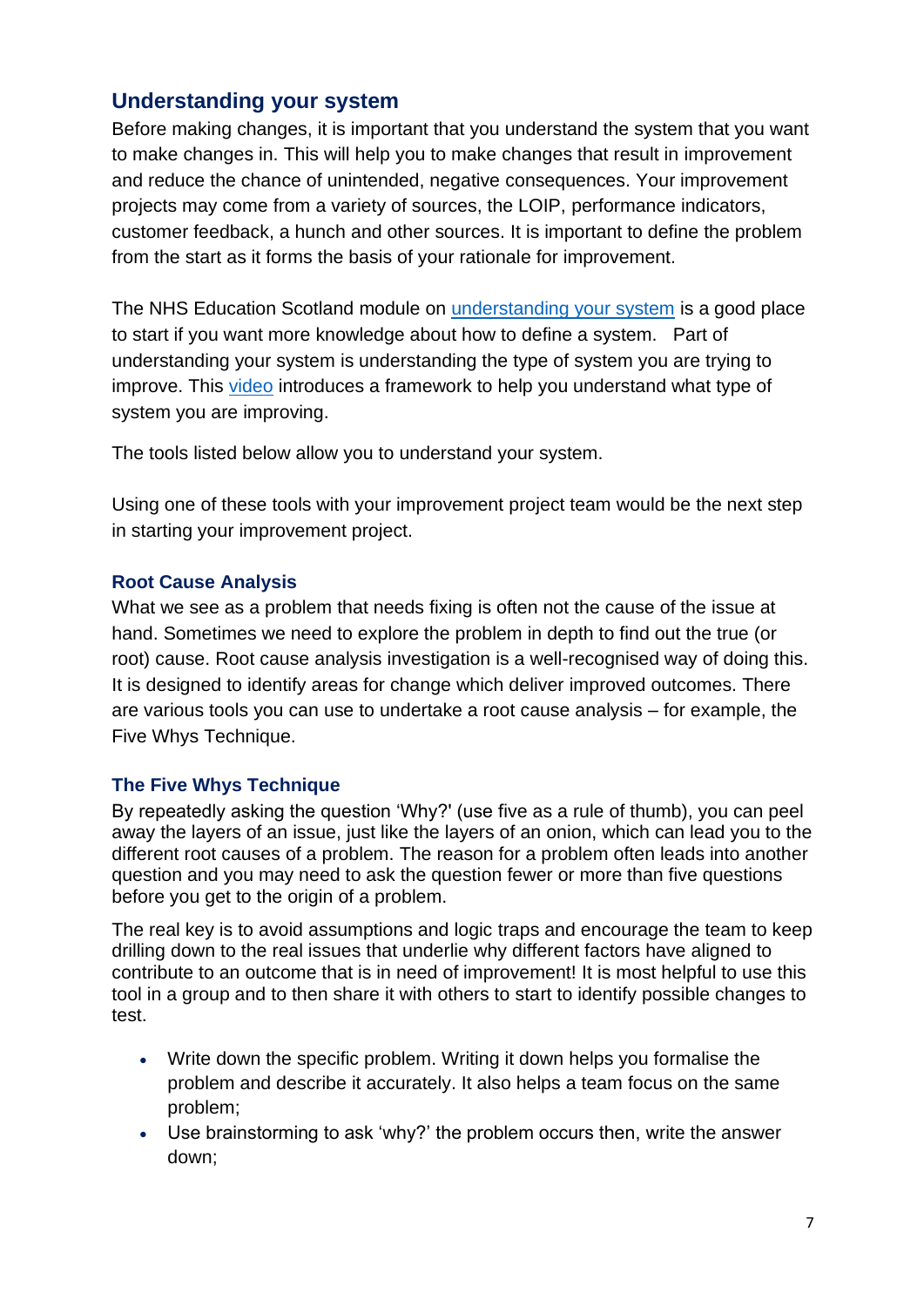- If this answer doesn't identify the source of the problem, ask 'why?' again and write that answer down;
- Some of the 'whys' may be part of the same issue so think about how you might group these together; and
- There will often be more than one cause, so repeat the process as many times as you need to. It can also be helpful to use this in conjunction with cause and effect analysis (detailed below) to help explore the different types of causes.

You can then think about possible change ideas that will help with the identified causes. See the topic on developing change ideas.You can find more information on the five whys on this [NHS worksheet.](https://learn.nes.nhs.scot/4791/quality-improvement-zone/qi-tools/5-whys)

#### **Cause and Effect or Fishbone Diagram**

Undertaking a cause and effect analysis helps you to think through the causes of a problem, including possible root causes, before you start to think of a solution – not just symptoms. By identifying all possible causes and not just the most obvious, you can work towards removing the problem. Working through cause and effect analysis enables the project team to gain a shared insight into the problem, develop possible solutions and create a snapshot of the team's collective knowledge. For more guidance on how to create a cause and effect diagram, go to this NHS help sheet on [fishbone diagrams](https://improvement.nhs.uk/documents/2093/cause-effect-fishbone.pdf) for guidance.

#### **Process maps**

Another useful tool when undertaking an improvement project is a process map. A process is a series of steps or actions performed to achieve a specific purpose. A process map is a pictorial representation of the series of actions of which a process is comprised. Process mapping is undertaken to describe and understand the work being done. When used as an improvement tool it can help you identify any gaps and critical steps, areas of duplication and complexity, and inefficiencies or waste. Using a process map can help you reach consensus as a team on what an improved process could look like.

For more guidance on how to use a process map, go to this NHS help sheet on [process maps](https://improvement.nhs.uk/documents/2143/conventional-process-mapping.pdf) for guidance

#### **Stakeholder Engagement**

A key step in any improvement project that will help to ensure success and improve service delivery processes is to actively engage with a variety of stakeholders who might have an interest in your improvement project. This may include operational staff, service users, practitioners and communities.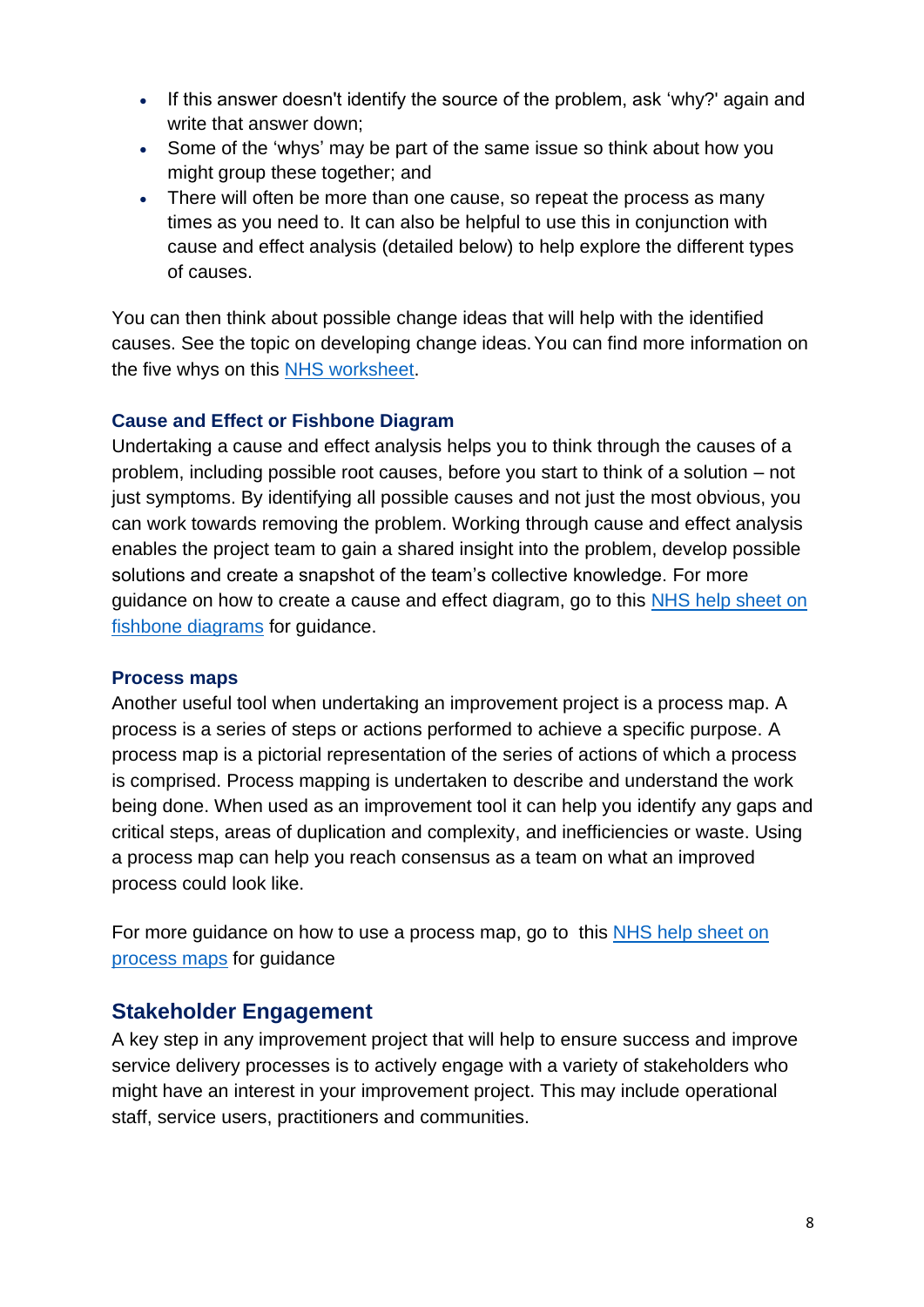Here are some key steps to effective stakeholder management:

#### • **Identify your stakeholders**

Bring a group of subject matter experts to list all the people and groups likely to be affected by the proposed change;

• **Prioritise your stakeholders**

Analyse the stakeholders in terms of the extent your project will impact upon them and their ability to influence your project or change initiative;

#### • **Understand your key stakeholders**

It is important to know more about your key stakeholders and their level of interest and influence in your project. How are they likely to feel about and react to your intended project outputs; how will your project impact upon them? The table below provides some information on conducting a stakeholder mapping and analysis exercise. This will help you to think about who you might need to engage with during your project. The highest priority stakeholders are those with the greatest ability to influence your project and/or those who are likely to be impacted most by your project. The lowest priority are those who are least impacted and have least influence.

#### **FIGURE 3: STAKEHOLDER MAPPING**

| <b>High</b><br>power | <b>Satisfy</b><br>Opinion formers. Keep them<br>satisfied with what is happening<br>and review your analysis of their<br>position regularly. | <b>Engage</b><br>Key stakeholders who should be fully<br>engaged through full communication<br>and consultation. This includes<br>customers and communities who<br>should help to co-create your change<br>ideas. It may be helpful to take steps<br>to increase their influence by<br>organising them into groups or taking<br>active consultative work. |
|----------------------|----------------------------------------------------------------------------------------------------------------------------------------------|-----------------------------------------------------------------------------------------------------------------------------------------------------------------------------------------------------------------------------------------------------------------------------------------------------------------------------------------------------------|
| Low<br>power         | <b>Monitor</b><br>This group of people are lower<br>priority if time and resources are<br>stretched.                                         | <b>Inform</b><br>These are colleagues and customers<br>who are less influential but need to<br>know about your work and could<br>contribute to the change process at<br>some stage. You would need to<br>consider how to engage with them<br>when appropriate.                                                                                            |
|                      | Low impact                                                                                                                                   | <b>High impact</b>                                                                                                                                                                                                                                                                                                                                        |

#### • **Managing your stakeholders**

Once a stakeholder mapping and analysis exercise has been undertaken, the project team can devise a communications plan that encourages stakeholder engagement and commitment. A simple plan will include the following information for each stakeholder or group of stakeholders:

- Method of communication: presentations, emails, newsletter, meetings, social media, etc;
- Frequency of communication: monthly, weekly, daily, etc; and
- Key messages you want to give regarding progress.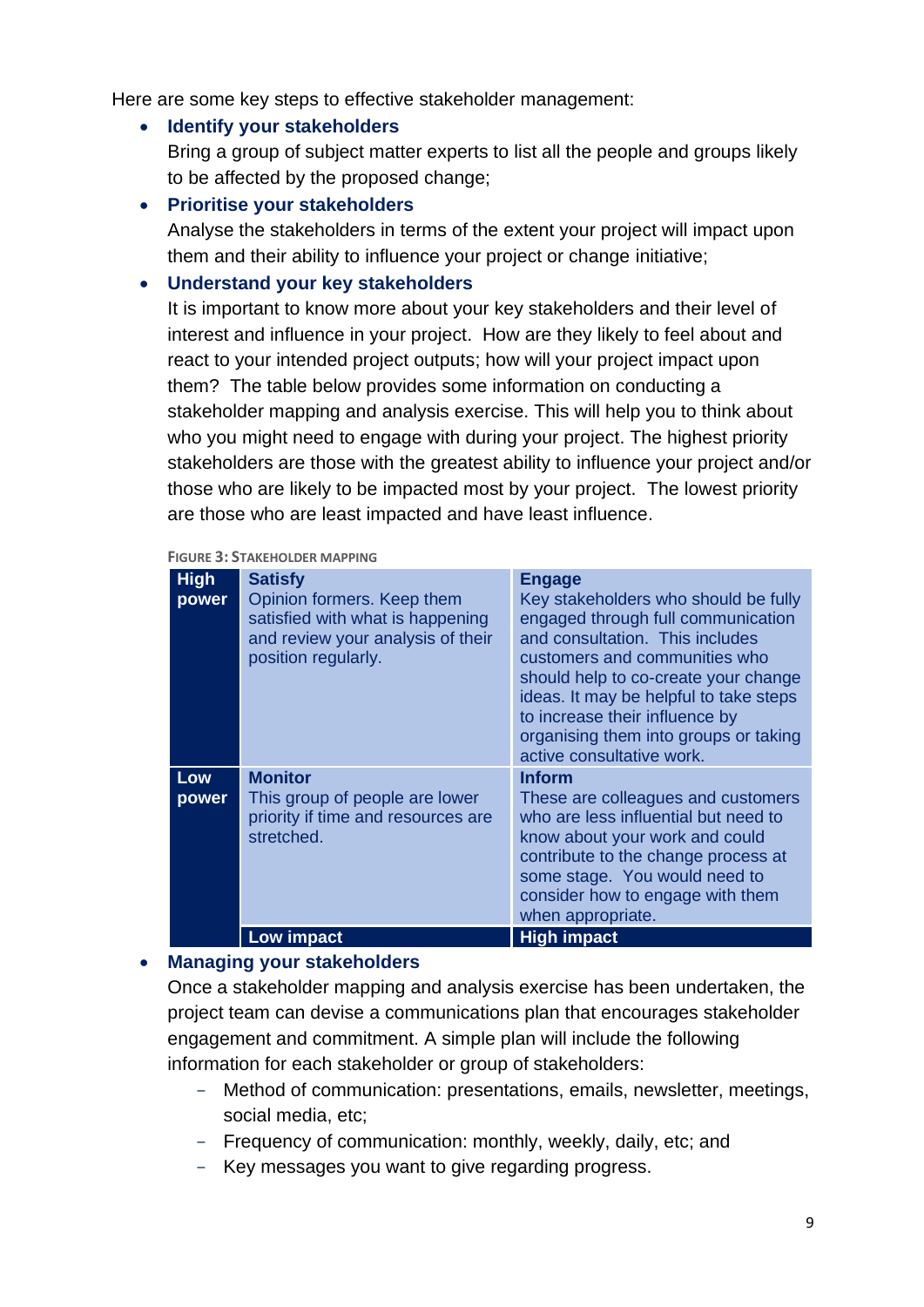#### **Developing your aim**

The next step after setting up your team, understanding your system and engaging with your stakeholders is to develop your **aim statement**. In order to deliver a successful improvement project, you need to start by defining your aim. This should be a collaborative process involving all key stakeholders, including 'customers' – a shared aim helps to ensure all members of the team are included and are working to achieve the same outcome. It should answer the first question of 'what are we trying to accomplish?'. You will do this through writing an aim statement.

#### **Characteristics of a good aim**

- $\checkmark$  What? what is it you want to achieve? Be specific! e.g. Increase customer satisfaction rates
- $\checkmark$  **Measurable** by how much do you want to achieve this? e.g. 75% increase in customer satisfaction rates
- $\checkmark$  **Time specific** by when do you want to achieve this? e.g. December 2019
- $\checkmark$  Who? define the participants and customers. A geographic area would also be suitable. e.g. Tillydrone
- $\checkmark$  Ambitious your aim needs to be bold! Remember an improvement project is something that cannot be achieved by hard work alone. Be innovative and aspirational

A good rule of thumb is that someone unrelated to your project should be able to read your aim statement and understand exactly what you want to achieve. Aims do not need to be long, they need to be focused and specific.

The below are examples of aim statements that you may have used or seen. The aims in green are specific, measurable – they state what needs to be achieved, by how much and by when!

| X To enable colleagues and our<br>customers in Tillydrone to share skills<br>and experience to increase customers<br>satisfaction by setting up focus groups. | Increase customer satisfaction rates in<br>our Tillydrone service by 75% by<br>December 2019.                 |
|---------------------------------------------------------------------------------------------------------------------------------------------------------------|---------------------------------------------------------------------------------------------------------------|
| X Undertake a series of workshops that<br>develops understanding across all staff<br>of the gaps and areas to improve<br>waiting times.                       | By March 2019 the referral waiting time<br>will decrease by 8 days.                                           |
| X Support and inspire communities to<br>volunteer and participate in community<br>activity by providing the right<br>opportunities                            | $\checkmark$ Increase the number of volunteering<br>hours undertaken in Tillydrone by 500<br>by October 2018. |

For further guidance on how to develop your aim this [online module](https://learn.nes.nhs.scot/13680/quality-improvement-zone/elearning/developing-your-aims-and-change-ideas) developed by NES offers a number of useful tips.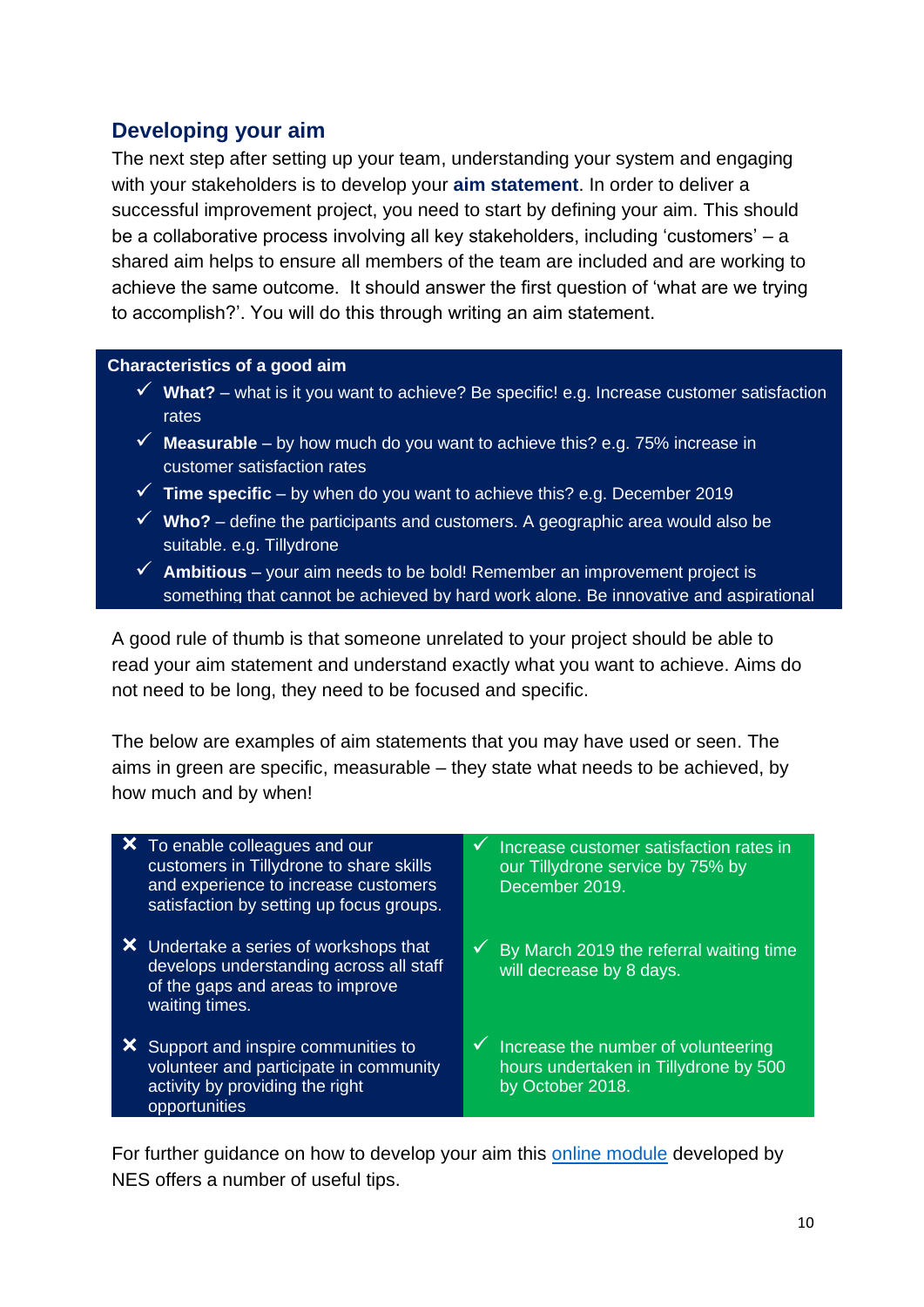#### **Driver Diagrams**

This is an optional step, but very useful one. A Driver Diagram helps translate a highlevel improvement goal into a logical set of related goals and sub-projects. The tool helps organise change concepts and ideas as an improvement team answers the question *'what changes can we make that will result in an improvement?'* Driver Diagrams are used to test theories about cause and effect and are meant to be updated throughout the project.



You can create a simple driver diagram template using SmartArt in word. Follow the link to a [video demonstration](https://www.youtube.com/watch?v=IuCb-nZ4K44) explaining how to do this. Alternatively, just use pen and paper! For more information on driver diagrams, take a look at the [driver](https://communityplanningaberdeen.org.uk/wp-content/uploads/2017/06/CPA-Help-Sheet-2-Driver-Diagrams.docx)  [diagram helpsheet](https://communityplanningaberdeen.org.uk/wp-content/uploads/2017/06/CPA-Help-Sheet-2-Driver-Diagrams.docx) or this [video.](https://youtu.be/A2491BJcyXA)

Once you have begun to understand your system and started to develop your aim with your team you can move on to the next stage which is **designing and testing changes**. This is when a driver diagram can come in useful as it will show your theory of change on one page and enable you to prioritise what changes you wish to test first.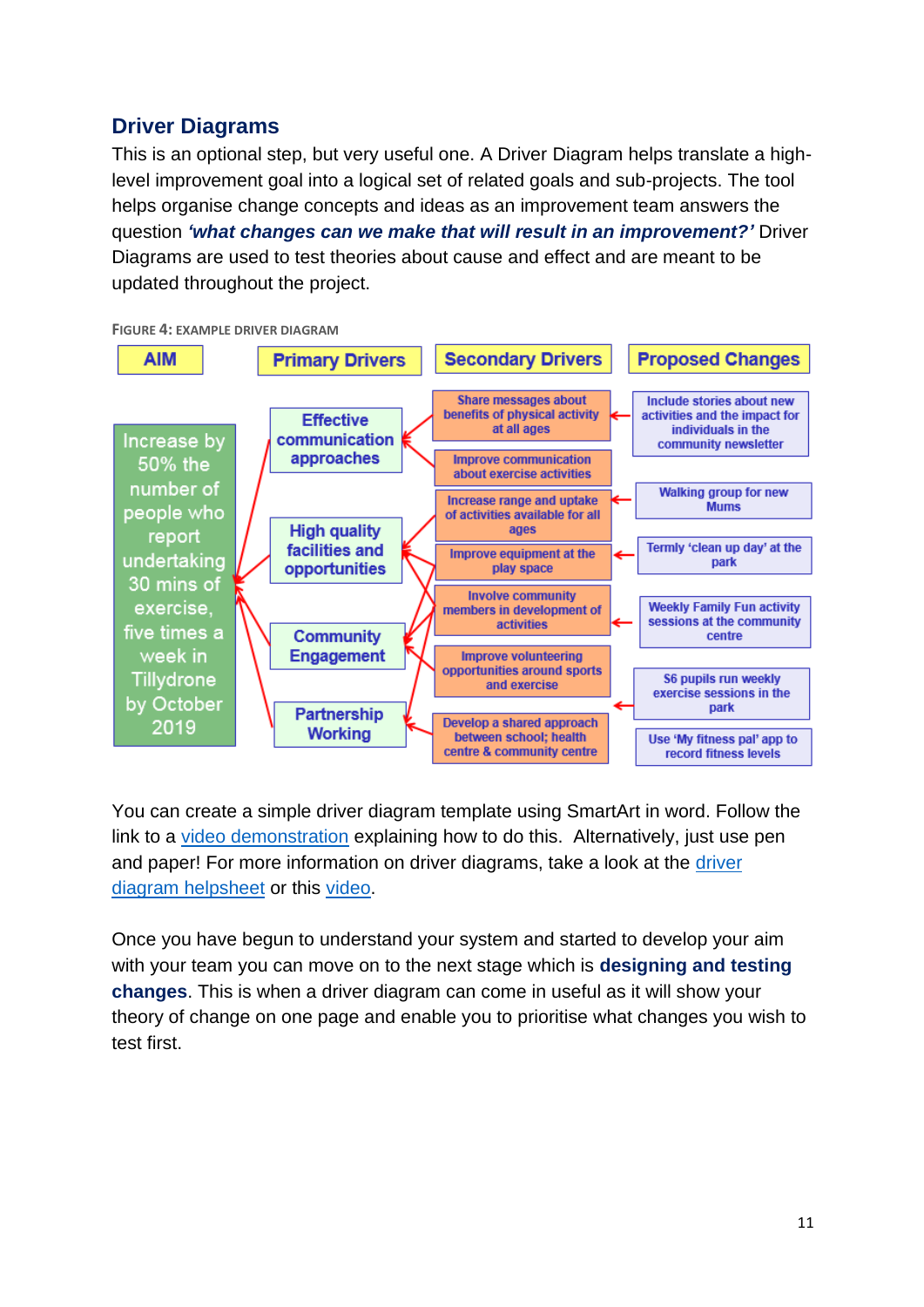## **Stage 2: Designing and testing changes**

| <b>Stage</b>                                                                                                                                                                                                                  | <b>Methods / Tools</b>                                                                                                                                                                                                                                                         | <b>Output</b>                                                                                                                                                                                                              |
|-------------------------------------------------------------------------------------------------------------------------------------------------------------------------------------------------------------------------------|--------------------------------------------------------------------------------------------------------------------------------------------------------------------------------------------------------------------------------------------------------------------------------|----------------------------------------------------------------------------------------------------------------------------------------------------------------------------------------------------------------------------|
| 2. Designing and testing<br>changes<br>Project charter is approved,<br>specific change ideas have<br>been developed and testing<br>is underway. Data is being<br>gathered and there are initial<br>indications of improvement | Project charter<br><b>Driver diagrams</b><br>Generating ideas and creative<br>$\bullet$<br>thinking<br><b>Understanding variation</b><br>$\bullet$<br><b>PDSA</b> cycles<br>$\bullet$<br>Data - qualitative and<br>$\bullet$<br>quantitative<br><b>Run charts</b><br>$\bullet$ | Update your project charter to<br>include specific changes to be<br>tested.<br>Use PDSA cycles to test your<br>changes and learn. PDSA<br>cycles and associated data<br>identify the changes which<br>lead to improvement. |

After you have completed stage one, formed your team, begun to understand your system and written an aim statement you should develop your **Improvement Project Charter** and move onto stage two**.**

#### **Improvement Project Charter**

The development of an Improvement Project Charter is an important step in the execution of your improvement project. It establishes and communicates the purpose, scope, measures and targets necessary to achieve success. It identifies key members of the improvement team as well as the Executive Sponsor of the project. Support from the organisation leadership will help team members maintain their focus and momentum and protect them from being overloaded with other work. It is also a mandatory document if you are presenting your improvement project to the Community Planning Aberdeen Management Group.

**FIGURE 5: EXAMPLE PROJECT CHARTER (THE FOLLOWING IS A FICTIOUS PROJECT USED FOR ILLUSTRATION PURPOSES ONLY!)**

**Improvement Project Title:** Getting Active in Tillydrone

**Executive Sponsor:** Chair of Resilient, Included and Supported OIG

**Project Lead:** Community Development Worker

**Aim statement:** *(What are we trying to accomplish? Over what time? Numerical target for improvement?)*

Increase by 50% the number of people who report undertaking 30 mins of exercise, five times a week in Tillydrone by October 2019.

**Link to Local Outcome Improvement Plan:**

This links to Stretch Outcome 11 "Healthy life expectancy (time lived in good health) is five years longer by 2026."

To support 50 low income families in priority neighbourhood to improve eating behaviours and adopt positive lifestyle choices to help towards a healthy weight by 2023. **Link to Locality Plans: (**Please state which Locality Plans have Community Ideas for Improvement aligned to your project e.g. North, South, Central or None).

North, South and Central.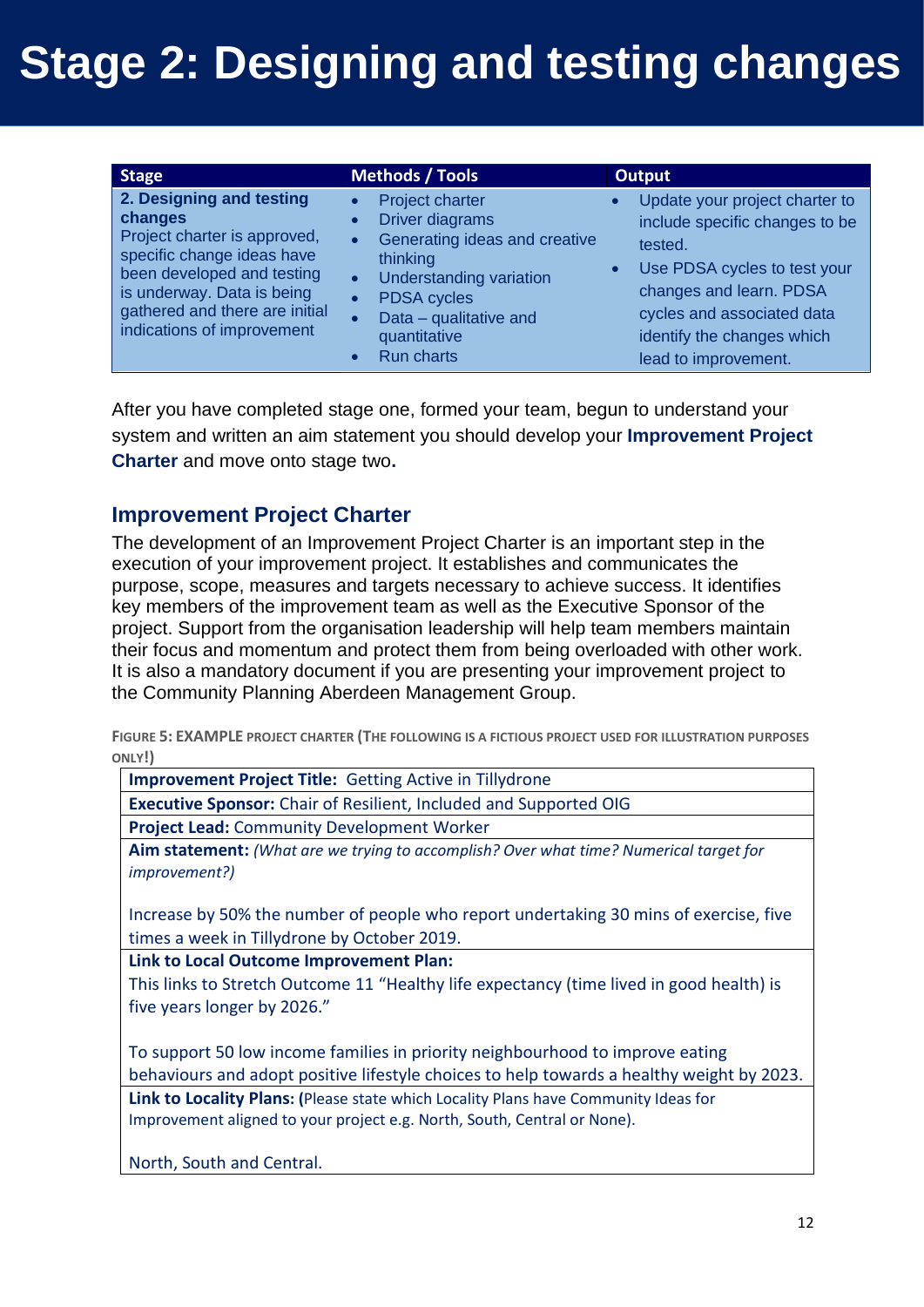**Why is this important and issues with the current system:** *(The rationale/business case for the improvement project: Does this support prevention and early intervention? Benefit to clients/ stakeholders/ residents? Are costs reduced now or in the future by addressing this issue? What published research can you draw on as evidence?)*

Increasing physical activity in the locality has been identified as a community priority. There has also been a number of research papers that have been published that support the theory that through improving physical activity rates in socio-economically deprived communities that health equality is more likely to be achieved. This project also supports the Scottish Government's [Physical Activity Delivery Plan.](https://www.gov.scot/binaries/content/documents/govscot/publications/publication/2018/07/active-scotland-delivery-plan/documents/00537494-pdf/00537494-pdf/govscot%3Adocument) The below are research papers into the links between health inequalities and physical activity.

- [Economic and Social Research Council -](https://esrc.ukri.org/news-events-and-publications/evidence-briefings/poorer-people-are-less-physically-active/) Physical Activity Briefing
- [The Socioeconomic Gradient in Physical Inactivity in England](http://www.bristol.ac.uk/media-library/sites/cmpo/migrated/documents/wp311.pdf)

Analysis of our local data shows that in October 2018 \*\*% of residents in Tillydrone reported that they were engaging in 30 minutes of exercise, 5 times a week.

**Measures:** *(How will we know if a change is an improvement?)*

- Outcome measure % of people reporting 30 mins of exercise, 5 times per week
- Process measure # of people attending exercise activities each week in Tillydrone Hub

# of people participating in the weekly walking groups

% of children reporting that they use active travel methods to get to school

• Balancing measure – Decrease in mental health referrals

**Change ideas:** *(What can we do that will result in improvement?)*

- Include stories about new activities and the impact for individuals in the community newsletter
- Walking group for new parents
- Termly 'clean up day' at the park
- Weekly Family Fun activity sessions at Tillydrone Hub
- Use of exercise cards with families in Torry
- Develop an app providing free exercise classes

**Location/Test Group:** *(Which location (e.g. Northfield) and test group (e.g. 16-18 year olds) are you going to test your change ideas with? Contact the Locality Managers (contact details below) to discuss testing and involvement in one of our three shared localities and/or priority neighbourhoods.)*

- Tillydrone and New Parents Walking group for new parents
- Seaton Park people from Tillydrone and Seaton aged 50 plus Weekly exercise sessions in the park run by S6 pupils
- Torry families use of exercise cards

**Resources: (***This section should detail how the change ideas in the charter are going to be resourced. When completing this section, the Project Team should contact the External Funding Team, [stbews@aberdeencity.gov.uk](mailto:stbews@aberdeencity.gov.uk) to discuss any external funding opportunities available that could support delivery of the project.)*

• External 'Keep Active' Fund applies to for exercise equipment for the outdoor exercise sessions.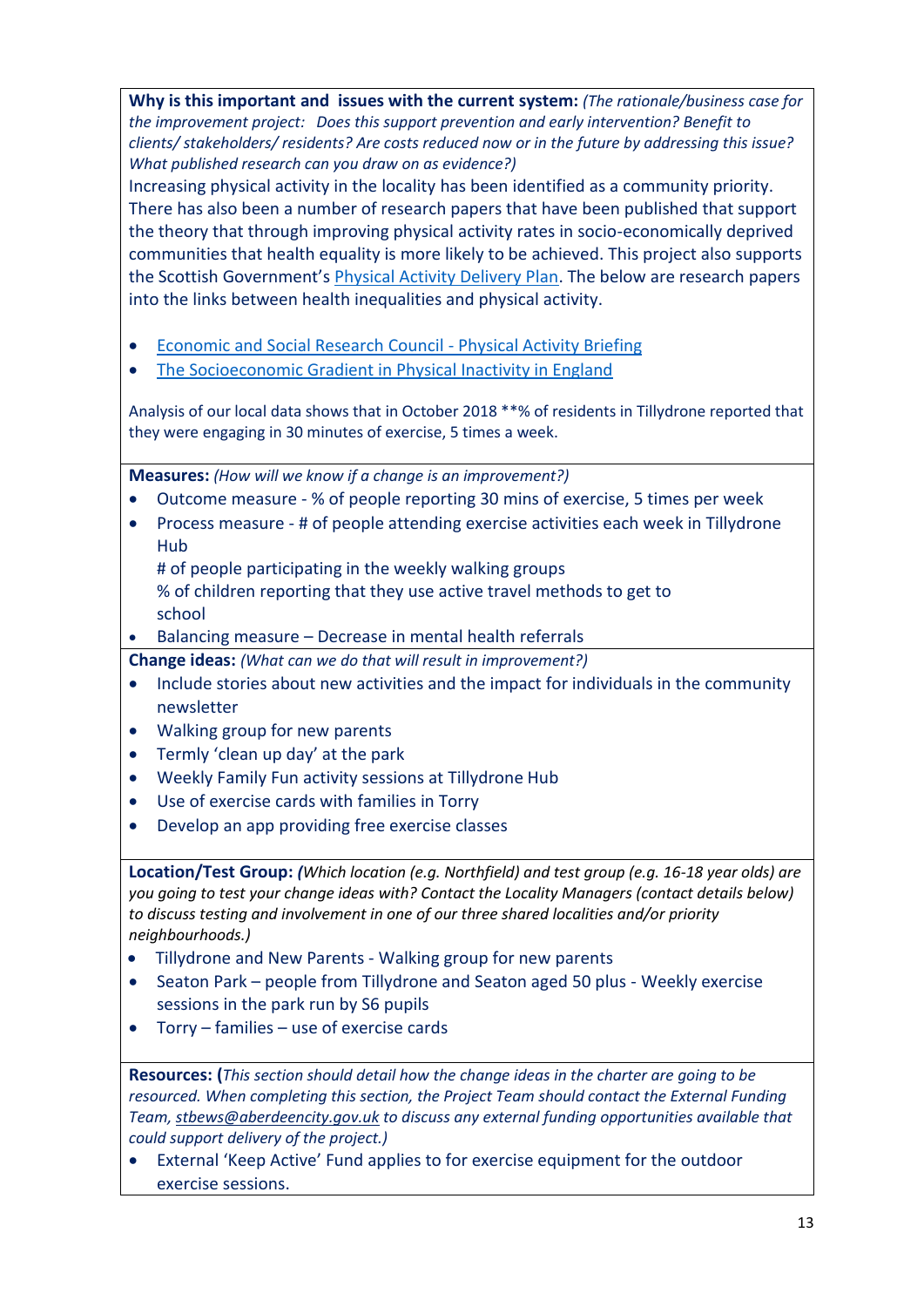#### **Potential Barriers:**

- Lack of buy in from community members
- Dog fouling in the park restricts use
- Winter weather is seen as a barrier for outdoor activities
- Getting enough fitness instructors to run activities

#### **Project Team:**

Community Development Worker Community Member Sport Aberdeen Representative Headteacher at local school Parent from local school Community connector

**Community Ideas for Improvement Status** *(Please see the [process map](https://communityplanningaberdeen.org.uk/wp-content/uploads/2021/08/3.1.1-Process-Map-for-Charters-with-Community-Ideas-Identified.pdf) for the process for connecting with Locality Empowerment Groups/Priority Neighbourhood Partnerships on the community ideas identified in the Locality Plans. The outcome of your connections is recorded at the community ideas section of the template below. This table should be used to reflect all of the community ideas for improvement contained in the three Locality Plans that align to your aim. Following your engagement with the Locality Empowerment Groups/Priority Neighbourhood Partnerships/Community Connectors, please populate the table with detail on the outcome of your discussion with the Localities on all of their ideas and the status of how they will be taken forward. Discussion with localities on their ideas will be required in order for these to be further explored and change ideas identified. Some of the ideas within the Locality Plans are outcomes/suggestions, rather than change ideas, from which your connection/discussions with the community will enable change ideas to be developed.)*

| <b>Community Ideas for Improvement</b> | <b>Evaluation Rationale</b>                                     |
|----------------------------------------|-----------------------------------------------------------------|
|                                        | In this section, please detail the agreed method of involvement |
|                                        | with the Localities and the outcome of your discussion with the |
|                                        | Localities on their ideas and the status of how they will be    |
|                                        | taken forward.                                                  |
| <b>North</b>                           | Focus Group with Locality Empowerment Group on 4                |
|                                        | September.                                                      |
| Ensure playparks are accessible for    | Playparks are managed by ACC Environmental Team. Locality       |
| all.                                   | Empowerment Group will raise any accessibility concerns for     |
|                                        | playparks with the Environmental Manager, contact details       |
|                                        | shared.                                                         |
|                                        | Sport Aberdeen agreed as community connector, meeting           |
| South                                  | held on 5 September and have joined the project team.           |
| Adapt exercise cards developed for     | Change ideas to test the use of exercise cards with families in |
| people in sheltered housing to be      | Torry being taken forward by the Project Team.                  |
| used for families to ensure that       |                                                                 |
| finance is not a barrier to being      |                                                                 |
| active.                                |                                                                 |
|                                        |                                                                 |
| <b>Central</b>                         | Sport Aberdeen agreed as community connector, meeting           |
|                                        | held on 5 September and have joined the project team.           |
| Develop a new app providing free       | Change ideas to develop an app being taken froward by the       |
| physical activity exercise classes     | project team and is being co-designed with young people in      |
|                                        | Tillydrone.                                                     |

You can find more information on how to complete a project charter using this helpsheet [\(or see appendix\).](https://communityplanningaberdeen.org.uk/innovate-and-improve/resources/)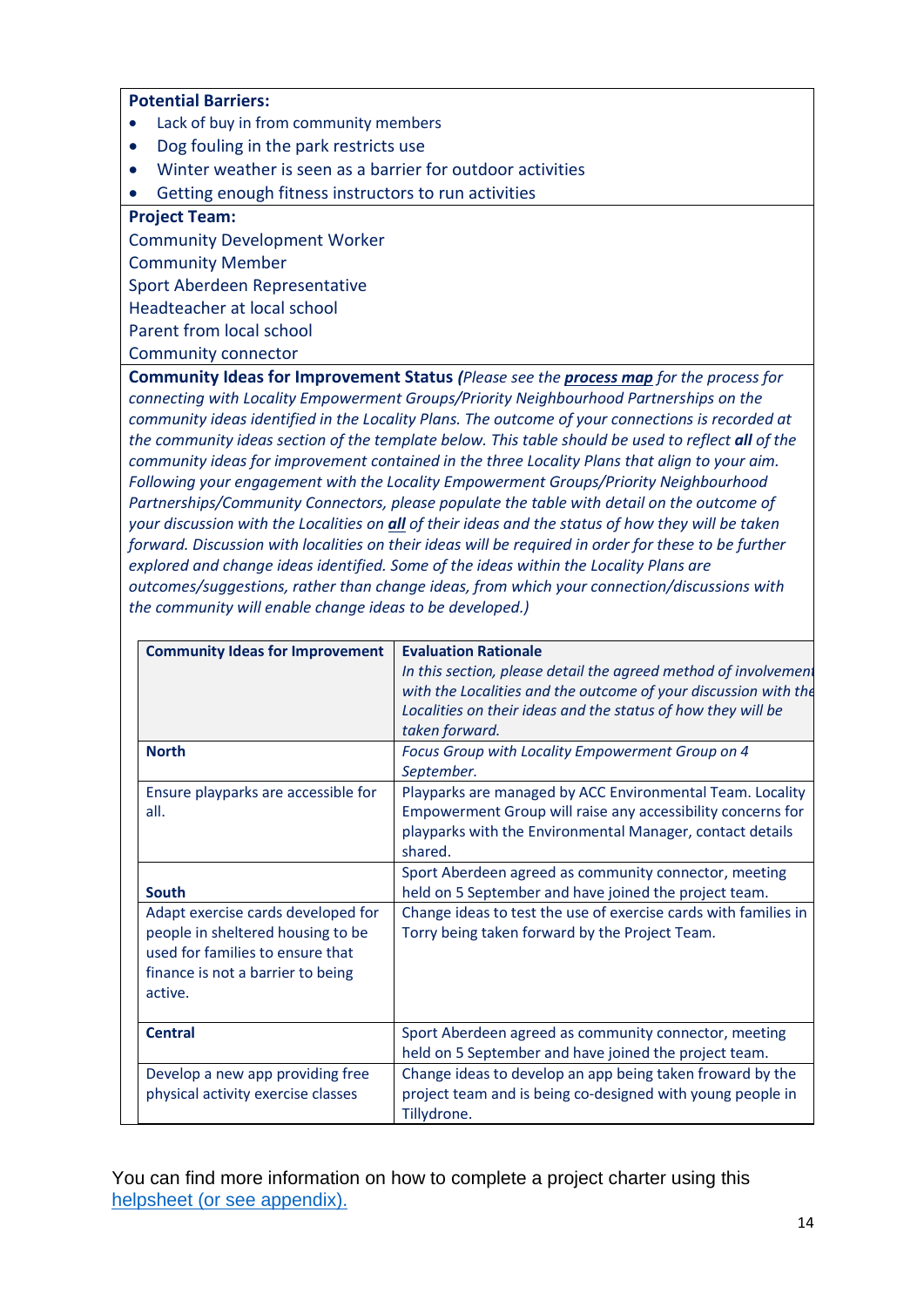A driver diagram can also be helpful at this stage of the project as it can help you to identify the measures you need to collect to see if your project is achieving its aim.

#### **Measuring for Improvement**

One of the most important parts of any improvement project is working out what data you will need to measure during your improvement project. For you to determine if improvement is really happening, you need to collect data over time and observe the patterns of change over time. Measuring for improvement is different from measuring to manage performance or for research purposes. The purpose of measuring for improvement is to answer the question: '*How will we know if a change is an improvement?'* 

It is very easy, when undertaking any project, to get caught up in the detail and try to measure everything! We recommend that each improvement project should have between two and eight improvement measures, known as the 'vital few' measures. Remember that you should not collect data just because it is easy to collect, you should collect the data that will help you to understand if your project and changes are resulting in improvement. It should show your improvement story.

One way to help develop and keep track of your measures is to use a measurement plan (example below). This tool helps you to plan how to collect your data and answer four key questions for data collection:

- **Who should collect the data?** Are they best placed? Is everyone collecting the same information?
- **What?** Is this information relevant to your measures? Is there any data that might already be useful?
- **When?** How frequently should we collect the data? How long do we need to collect it?
- **How?** What is the best way to get the data?

| <b>Name of</b>  | <b>Concept being</b> | <b>Operational</b> | <b>Data collection</b> | Where are we and  |
|-----------------|----------------------|--------------------|------------------------|-------------------|
| measure         | measured and         | definition         | Who is collecting it?  | where do we want  |
| Indicate        | why it's             | Clear, precise     | How often and when?    | to be?            |
| whether it's an | important to         | definition of the  | Where is the data      | Baseline info and |
| Outcome (O),    | look at this         | measure and        | coming from? What's    | goal for this     |
| Process (P) or  | What is the          | how it is          | the sampling method    | measure           |
| Balancing (B)   | purpose of this      | calculated.        | and sample size (if    |                   |
| measure and     | measure?             | Include            | used)?                 |                   |
| specify type of |                      | numerator and      |                        |                   |
| measure (e.g.   |                      | denominator if     |                        |                   |
| percentage /    |                      | it's a % or rate.  |                        |                   |
| count / rate /  |                      | What / who is      |                        |                   |
| variable / days |                      |                    |                        |                   |

**FIGURE 6: MEASUREMENT PLAN**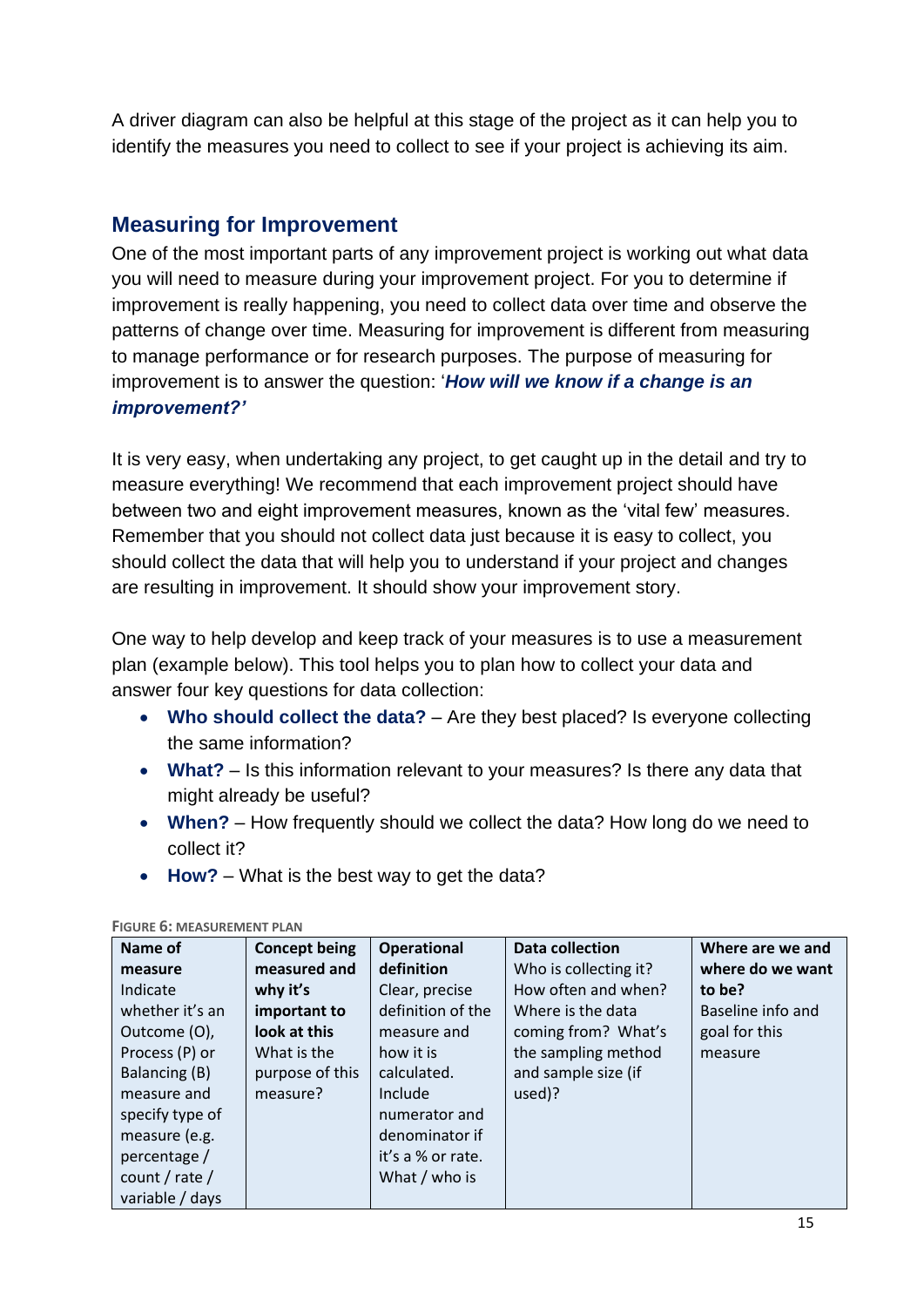| or cases<br>between).                                                                                   |                                                                                                                                 | included or<br>excluded?                                                                                                                                                                         |                                                                                                                                                                                     |                                                                                                                                                                                                                                                                       |
|---------------------------------------------------------------------------------------------------------|---------------------------------------------------------------------------------------------------------------------------------|--------------------------------------------------------------------------------------------------------------------------------------------------------------------------------------------------|-------------------------------------------------------------------------------------------------------------------------------------------------------------------------------------|-----------------------------------------------------------------------------------------------------------------------------------------------------------------------------------------------------------------------------------------------------------------------|
| e.g. Outcome<br>% of people<br>reporting 30<br>mins of exercise,<br>5 times per<br>week                 | This measure<br>will enable us<br>to see if local<br>residents are<br>becoming<br>more active                                   | $% =$ Number of<br>people reporting<br>30 mins of<br>exercise, 5 times<br>a week divided<br>by total number<br>of people<br>completing the<br>question in the<br>monthly<br>household<br>survey. | Monthly survey of 50<br>households in the<br>Tillydrone area (as part<br>of wider community<br>data collection process).                                                            | 1 October 2018 =<br>$10\%$ of<br>respondents<br>reported exercise<br>30 mins, five times<br>a week.<br>$Aim =$ Increase by<br>50% the number of<br>people who report<br>undertaking 30<br>mins of exercise,<br>five times a week in<br>Tillydrone by<br>October 2019. |
| e.g. Process<br># of people<br>attending fitness<br>activities each<br>week in<br><b>Tillydrone Hub</b> | This measure<br>will help us to<br>understand the<br>level of<br>attendance at<br>fitness<br>activities in the<br>Hub each week | $#$ = Number of<br>individual<br>people<br>attending the<br>fitness activities<br>held at<br><b>Tillydrone Hub</b><br>every week.                                                                | Individual attendance<br>records are collated<br>weekly on a Monday to<br>provide the number of<br>individuals who have<br>attended fitness<br>activities for the<br>previous week. | 1 October 2018 =<br>40 individual<br>people attended<br>classes over the<br>previous week.<br>$Aim = By 31$<br>December 2018 a<br>minimum of 70<br>individual people<br>will attend classes<br>every week at the<br>Tillydrone Hub.                                   |

Further details on creating a measurement plan can be found on this [help sheet.](https://communityplanningaberdeen.org.uk/useful-links/cpa-help-sheet-4-measurement-plan/) If you want more information on creating measures, please complete the module from NES on [measurement for improvement.](https://learn.nes.nhs.scot/3870/quality-improvement-zone/elearning)

To use this data meaningfully you will need to be able to interpret it. One method of doing this is to use a run chart. It is important to remember that effective use of run charts requires data to be collected on a regular basis. Run charts are explained in a later section of this handbook.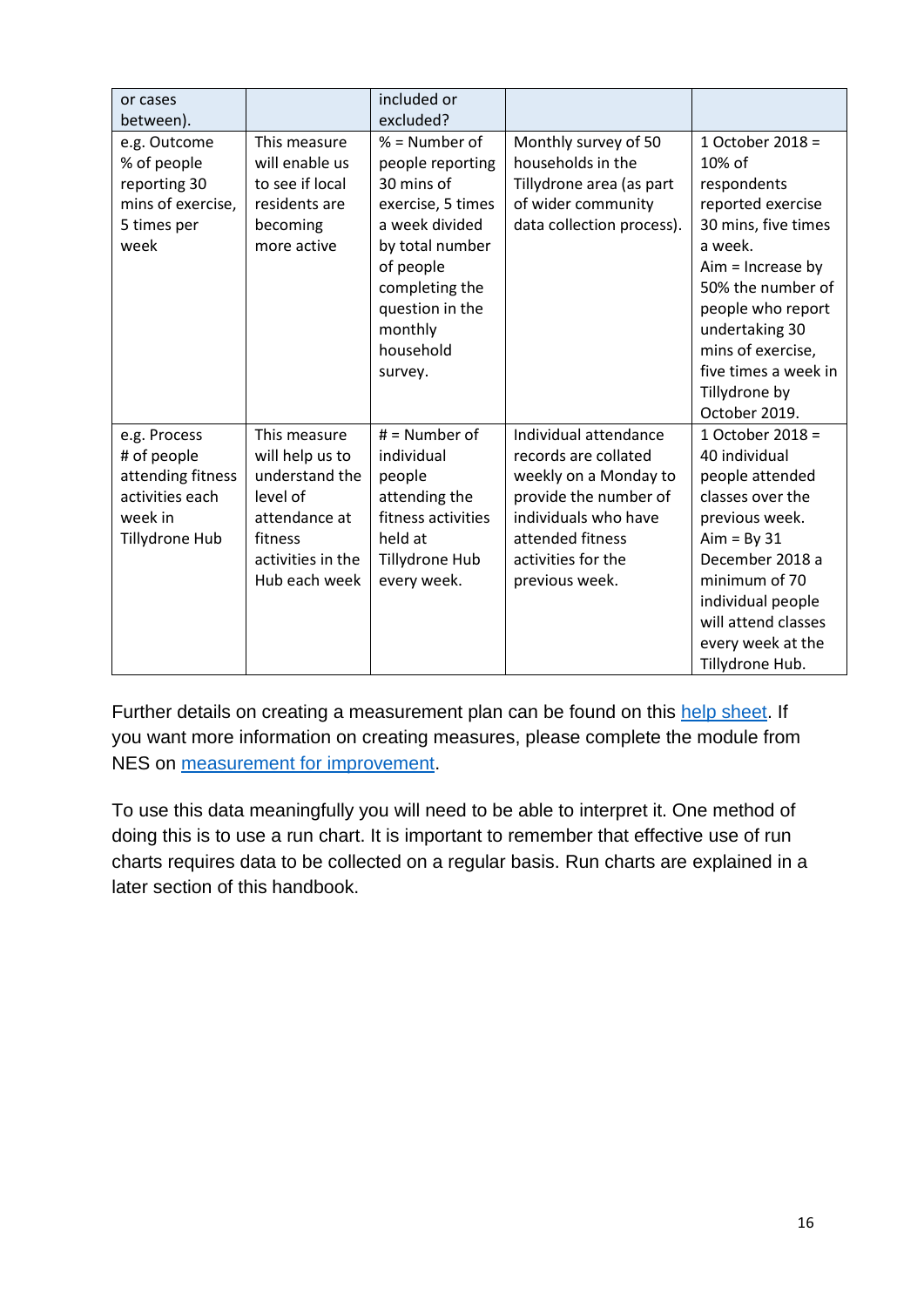#### **Plan-Do-Study-Act Cycles**



PDSA cycles are the 'doing' part of the Model for Improvement and are a fundamental tool in improvement work. You would begin to use them when you start to test your change ideas.

PDSA cycles allow the team to create new knowledge by conducting small tests of change with a minimum of risk, and build confidence in the impact of the changes proposed. Ideas with positive impact can be continued on a larger scale (PDSA ramps) to implementation while ideas that do not have a positive impact are discontinued. PDSA can be used effectively to engage staff who may be reluctant to change.

A PDSA cycle is broken up into four steps to build knowledge and create sustainable change. This is how you test your theory:

**Plan** – the planning stage is about preparing to test a change - asking yourself what will happen if we do something different. What is your objective? What theory are you testing? What do you predict will happen – what will be the impact of this change? You plan how you are going to carry out the cycle – who will do what? When will it happen? What will you do and how? How will you collect any data?

**Do** – the plan is carried out and you test your idea. Observe anything that does not go according to plan, for instance, did you not have enough resources, should you allocate more or less time? Collect enough data to help you to understand if your prediction is correct.

**Study** – now that you have run your test, use the data you have gathered to analyse your results. Did things go according to your plan, did you achieve your predicted results. Why did this test succeed, why did it fail, what did you learn?

Note down what have you learnt from it and using the notes you have gathered from the **do** stage, ask yourself questions like: Were you right in your predictions?

**Act** – What are you going to do next after your analysis? Will you adapt, adopt or abandon this change? Do you need adapt your idea and carry out another PDSA cycle? Do you need to test again with different people; in a different place; at a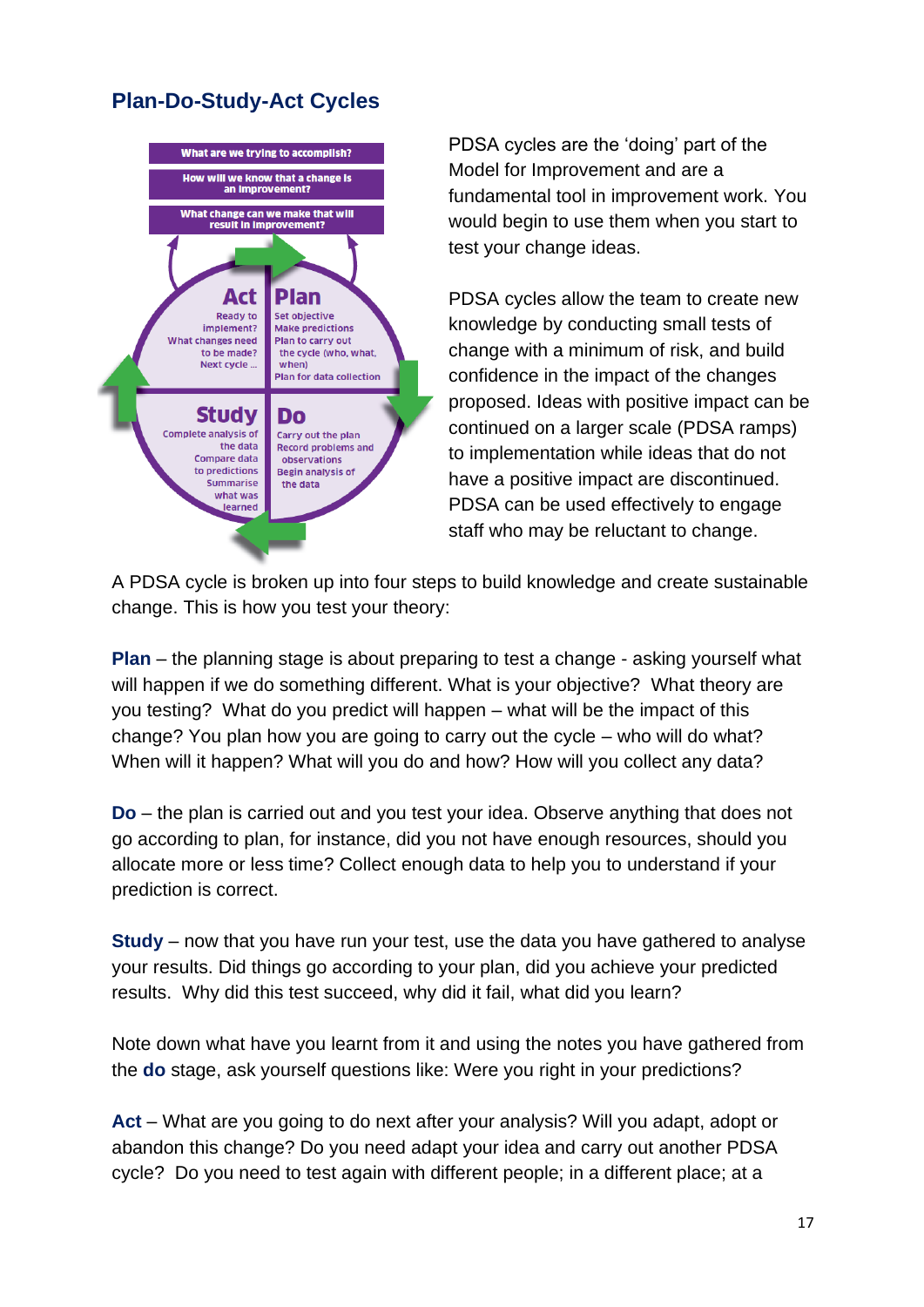different time? Is it time to adopt this way of working? If so, you need to think about what would be needed to implement this change.

Every change idea will have at least one PDSA cycle, and it is likely to have multiple iterations of the change idea as you test it until you are confident that it works. In order to use a PDSA cycle effectively, you should be disciplined about completing every stage of it and record this in a PDSA plan. Below is an example of how you can use a PDSA document to help you effectively test your change ideas.

**FIGURE 7: EXAMPLE PDSA CYCLE**

|                                                                                                                                                                                                                                    | <b>INCREASE PHYSICAL ACTIVITY IN TILLYDRONE</b> |            |          |  |
|------------------------------------------------------------------------------------------------------------------------------------------------------------------------------------------------------------------------------------|-------------------------------------------------|------------|----------|--|
| Increase by 50% the number of people by who report undertaking 30 mins of exercise, five<br><b>AIM OF PROJECT</b>                                                                                                                  |                                                 |            |          |  |
| times a week in Tillydrone by October 2019                                                                                                                                                                                         |                                                 |            |          |  |
| Increase attendance at walking group for new parents<br>AIM OF PDSA                                                                                                                                                                |                                                 |            |          |  |
| 2 - we tested with four parents initially.<br>PDSA No.                                                                                                                                                                             |                                                 |            |          |  |
| <b>PLAN</b>                                                                                                                                                                                                                        |                                                 |            |          |  |
| Describe test                                                                                                                                                                                                                      |                                                 |            |          |  |
| The test will be to see if by changing the time of the walk to after school drop off time will increase the number of                                                                                                              |                                                 |            |          |  |
| parents attending.                                                                                                                                                                                                                 |                                                 |            |          |  |
| What questions do we want answered?                                                                                                                                                                                                |                                                 |            |          |  |
| Has the change of time increased uptake?                                                                                                                                                                                           |                                                 |            |          |  |
| Will the starting point at the primary school at that time encourage more parents to attend?                                                                                                                                       |                                                 |            |          |  |
| Did participants feel better for having walked?                                                                                                                                                                                    |                                                 |            |          |  |
| Capture general observations, comments, and anecdotes.                                                                                                                                                                             |                                                 |            |          |  |
| Will we reach our goal of 6 people attending the walking group?                                                                                                                                                                    |                                                 |            |          |  |
| List the tasks needed to set up this test of change?                                                                                                                                                                               | Person responsible                              | When to be | Where to |  |
|                                                                                                                                                                                                                                    |                                                 | done       | be done  |  |
| Put posters up in primary school and other                                                                                                                                                                                         | Mum 1, Walk Leader,                             | 8/3/2019   | Primary  |  |
| locations (e.g. local shop, sport centre and                                                                                                                                                                                       | <b>Community Development</b>                    |            | School   |  |
| community centre)                                                                                                                                                                                                                  | Officer                                         |            |          |  |
| Gain commitment from other parents to                                                                                                                                                                                              | <b>Community Development</b>                    | 8/3/2019   |          |  |
| publicise by word of mouth at other groups to                                                                                                                                                                                      | Worker                                          |            |          |  |
| be involved in bedtime reading project                                                                                                                                                                                             |                                                 |            |          |  |
|                                                                                                                                                                                                                                    |                                                 |            |          |  |
| Set up event on Facebook and publicise on                                                                                                                                                                                          | <b>Community Development</b>                    | 28/2/2019  |          |  |
| locality group page                                                                                                                                                                                                                | worker                                          |            |          |  |
| Predict what will happen when the test is carried out                                                                                                                                                                              |                                                 |            |          |  |
| Predict that two more parents will join the group as will see other parents from school.                                                                                                                                           |                                                 |            |          |  |
| Other parents will be interested but cannot join due to other commitments.                                                                                                                                                         |                                                 |            |          |  |
| <b>DO</b>                                                                                                                                                                                                                          |                                                 |            |          |  |
| The change of time had an impact and four new mums participated. There was more interest from others at the school                                                                                                                 |                                                 |            |          |  |
| who said they would like to join next time. The route wasn't the easiest for those with a pram or buggy. However the                                                                                                               |                                                 |            |          |  |
| weather meant that two of the previous participants didn't join due to risk of rain.                                                                                                                                               |                                                 |            |          |  |
| <b>STUDY</b>                                                                                                                                                                                                                       |                                                 |            |          |  |
| The test succeeded. We exceeded our prediction and other parents wanted to join but publicity of the walk hadn't                                                                                                                   |                                                 |            |          |  |
| reached them. The parents all reported better and more active in a group situation with low impact exercise. The                                                                                                                   |                                                 |            |          |  |
| route needs to be changed slightly as the pavements were not very flat in areas so it was hard to get prams and<br>buggy's over tree roots. A suggestion was made to include another primary school on the way from a parent whose |                                                 |            |          |  |
| child attends.                                                                                                                                                                                                                     |                                                 |            |          |  |
| <b>ACT</b>                                                                                                                                                                                                                         |                                                 |            |          |  |
| The next cycle will build on the lessons learned from the first two, that after an event that people are already out for                                                                                                           |                                                 |            |          |  |

means that more people are likely to join. The route will be adapted by the walk leader and will be slightly longer to incorporate the other school.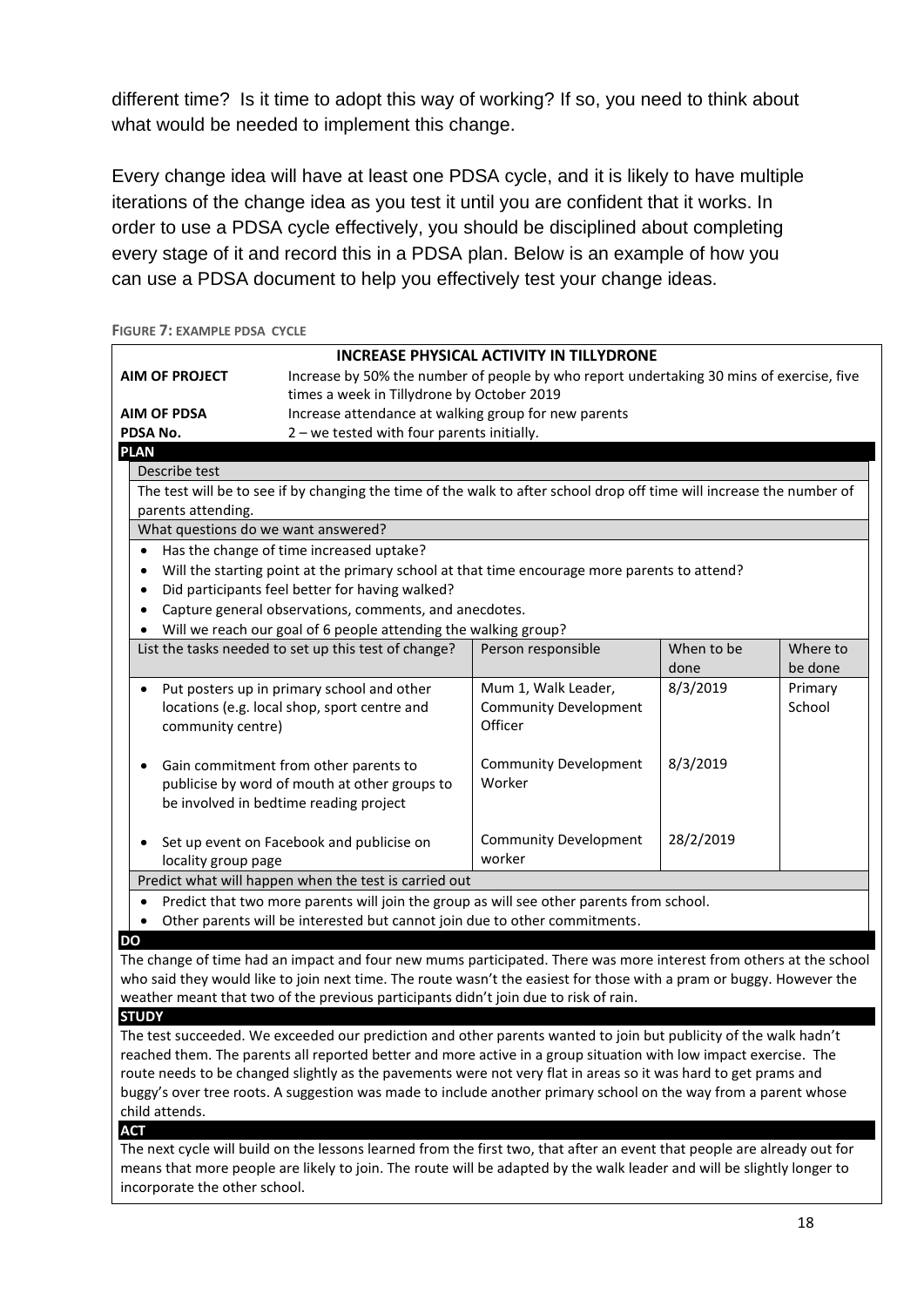For more information please refer to this [help sheet](https://communityplanningaberdeen.org.uk/wp-content/uploads/2017/06/CPA-Help-Sheet-3-PDSA.docx) on PDSA cycles or refer to this [online module](https://learn.nes.nhs.scot/15166/quality-improvement-zone/elearning/testing-your-change-ideas) and watch this [video](https://vimeo.com/545873556/091c999fe1)

#### **Run Charts**

As you are gathering data, your next step is to consider how to analyse the data. Run charts are a powerful tool which can help you to present your data and understand if your changes are making an impact. Run charts present data in a visual way so that you see if your changes are having an impact and show changes in measures across the life cycle of a project. They focus on variation and are different from collecting data at one point in time. They are simple to produce and interpret, and they are guided by simple rules.

An annotated run chart has comments with arrows pointing to times when different ideas for improvement were tested. This helps explain any sudden changes in quality that may have occurred.



**FIGURE 8: EXAMPLE RUN CHART**

To have a go at making your own run chart go to the [help sheet,](https://communityplanningaberdeen.org.uk/useful-links/cpa-help-sheet-5-annotated-run-chart-2/) which includes an excel template you can use and an expanation of the run chart rules which will help you to understand whether your changes have led to improvement.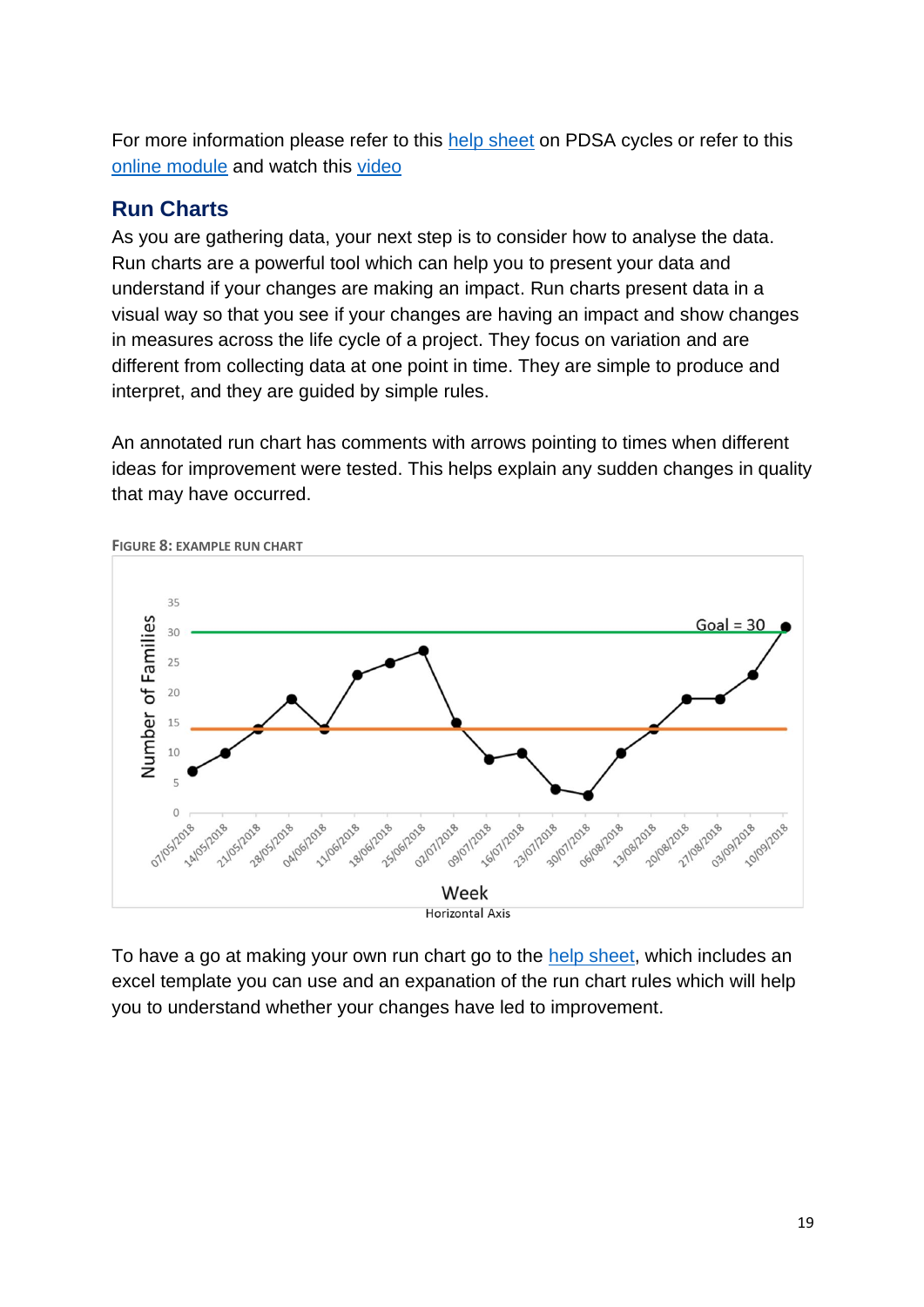## **Stage 3: Implementing and sustainaing changes that demonstrate improvement**

| <b>Stage</b>                                                                                                                                                                 | <b>Methods / Tools</b>                                                                                                 | Output                                                                                                                                                         |
|------------------------------------------------------------------------------------------------------------------------------------------------------------------------------|------------------------------------------------------------------------------------------------------------------------|----------------------------------------------------------------------------------------------------------------------------------------------------------------|
| 3. Implement and sustain changes<br>that demonstrate improvement<br>Evidence of improvements shown<br>in project measures. Spread plans<br>are being developed and deployed. | Use PDSA cycles to<br>implement changes which<br>lead to improvement<br><b>Run charts</b><br>Spread plans<br>$\bullet$ | Formalised procedure in place to<br>$\bullet$<br>ensure the improvement is<br>embedded into routine practice<br>and sustained with governance<br>arrangements. |

#### **Implementation**

When you have gathered evidence (through testing changes by using PDSA cycles) that your change idea achieves the results you are aiming for, it is time to consider how to implement this change.

Implementation is a permanent change to the way work is done and, as such, involves building the change into the organisation. It may affect documentation, written policies, training etc. There are a variety of approaches to implementation depending on the complexity and the risks involved. A PDSA cycle is required for all approaches, these cycles would take more time than the cycles that took place during the testing stages. An implentation plan would be a useful tool for you plan these implentation stages.

| <b>Component of</b>    | <b>Consider</b>                                                                                                                                                                                               | <b>Lead</b> | <b>PDSA</b> | <b>Objective of PDSA cycle</b> |
|------------------------|---------------------------------------------------------------------------------------------------------------------------------------------------------------------------------------------------------------|-------------|-------------|--------------------------------|
| <b>Implementation</b>  |                                                                                                                                                                                                               |             | Cycle #     |                                |
| <b>Standardisation</b> | Map the new process<br>$\bullet$<br>Standardise key steps in the<br>$\bullet$<br>process<br>Clarify individual<br>٠<br>responsibility/authority<br>Define some simple rules to guide<br>$\bullet$<br>practice |             |             |                                |
| <b>Documentation</b>   | Changes required to reflect the<br>$\bullet$<br>new way of working<br>Assign responsibility for keeping it<br>$\bullet$<br>up to date<br>Use for ongoing education and<br>٠<br>training                       |             |             |                                |
| <b>Training</b>        | Formal or informal<br>٠<br>Broader and more long-term than<br>$\bullet$<br>for testing<br>Link training to the service need<br>٠                                                                              |             |             |                                |

**FIGURE 9: IMPLEMENTATION PLAN**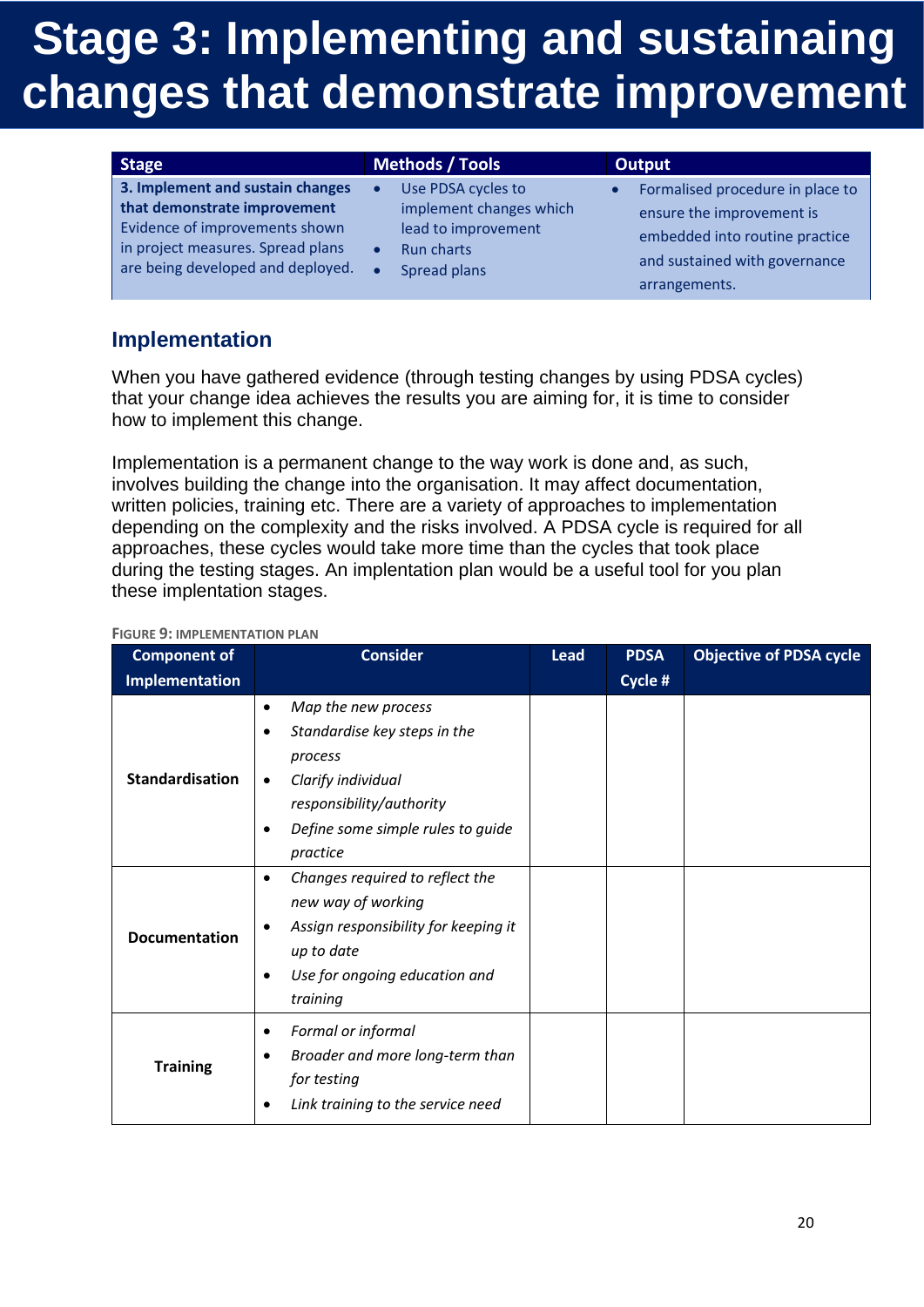| <b>Component of</b> | <b>Consider</b>                                                                                                                                     | <b>Lead</b> | <b>PDSA</b> | <b>Objective of PDSA cycle</b> |
|---------------------|-----------------------------------------------------------------------------------------------------------------------------------------------------|-------------|-------------|--------------------------------|
| Implementation      |                                                                                                                                                     |             | Cycle #     |                                |
| <b>Measurement</b>  | Plan visible measurement of key<br>$\bullet$<br>outcome measures<br>Plan measurement of key process<br>٠<br>steps<br>All measurement over time<br>٠ |             |             |                                |
| <b>Resourcing</b>   | May require more resources than<br>$\bullet$<br>testing<br>Plan resource request and<br>٠<br>allocation<br>Plan ongoing ownership                   |             |             |                                |

For more information on implementing changes which lead to improvement go to NHS Education for Scotland's (NES).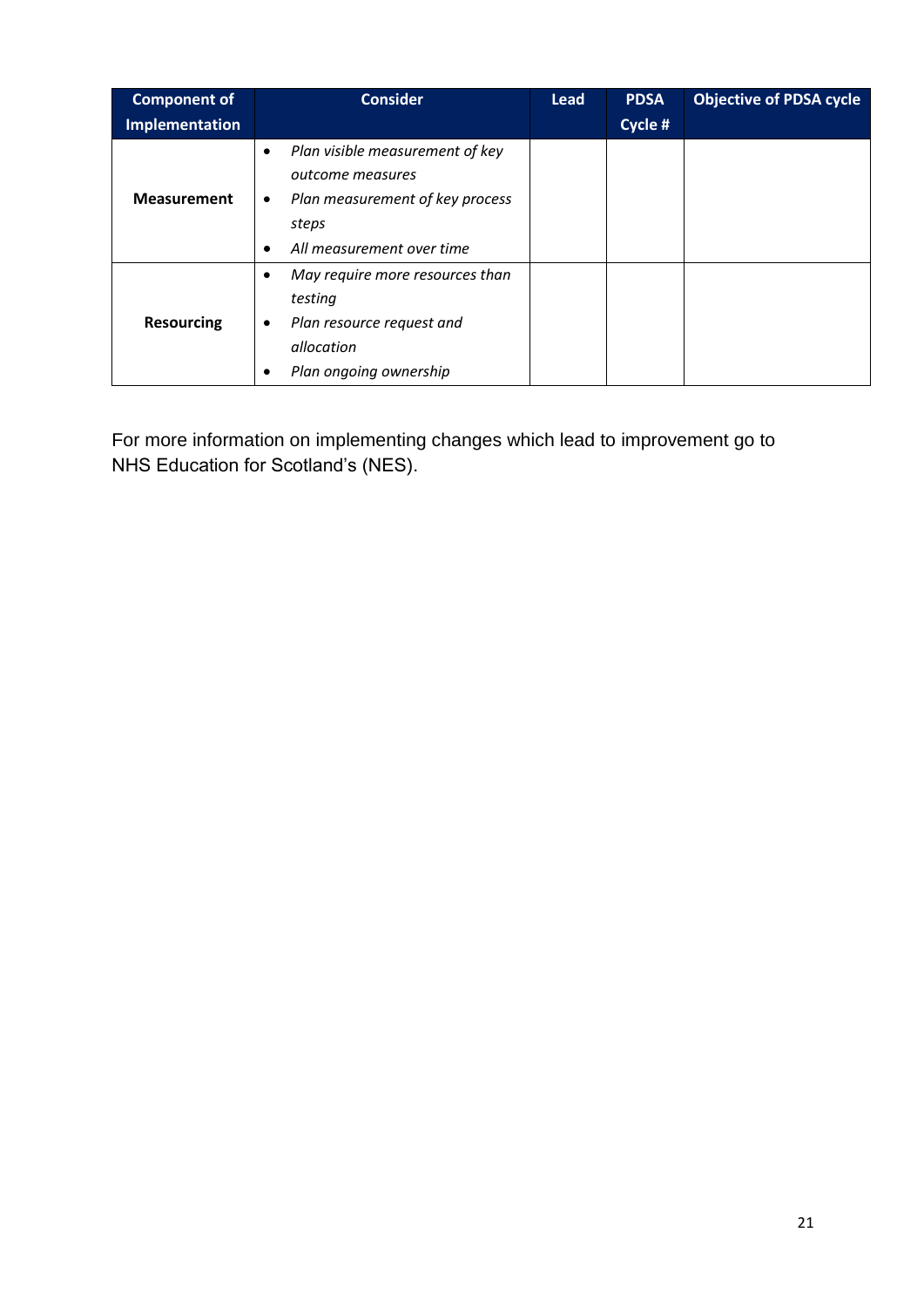## **Stage 4: Spreading Changes**

| <b>Stage</b>                  | <b>Methods / Tools</b> | Output                               |
|-------------------------------|------------------------|--------------------------------------|
| 4. Spreading changes          | Implementation plan    | The aim has been met or exceeded     |
| Changes have been implemented | Spread plan            | with changes being implemented as    |
| as business as usual.         | <b>Run charts</b>      | business as usual. Learning is being |
| Learning is being shared and  | Sustainability         | spread for others to adopt.          |
| spread to other areas.        | Large-scale change     |                                      |

#### **Requirements for spread**

Achieving breakthrough performance in any area of an organisation is a significant accomplishment. But a more important and often more complicated challenge remains: how to spread the success. This can be complex as it usually over multiple areas or teams, but spreading a successful improvement project and making it sustainable will depend on communication.

Communicating with with others to sustain and embed the change as business as usual can be a challenge and in order to do this successfully without people going back to the old ways of doing things a few key questions should be answered to ensure that your improvement project is successful.

| What? | What are essential ingredients/key components?              |  |  |
|-------|-------------------------------------------------------------|--|--|
|       | What adaptations are permitted/necessary?                   |  |  |
| How?  | What are your spread processes and reporting<br>structures? |  |  |
| Who?  | What scale? Which teams? What places? Which people?         |  |  |
| When? | Time frame and time line for spread                         |  |  |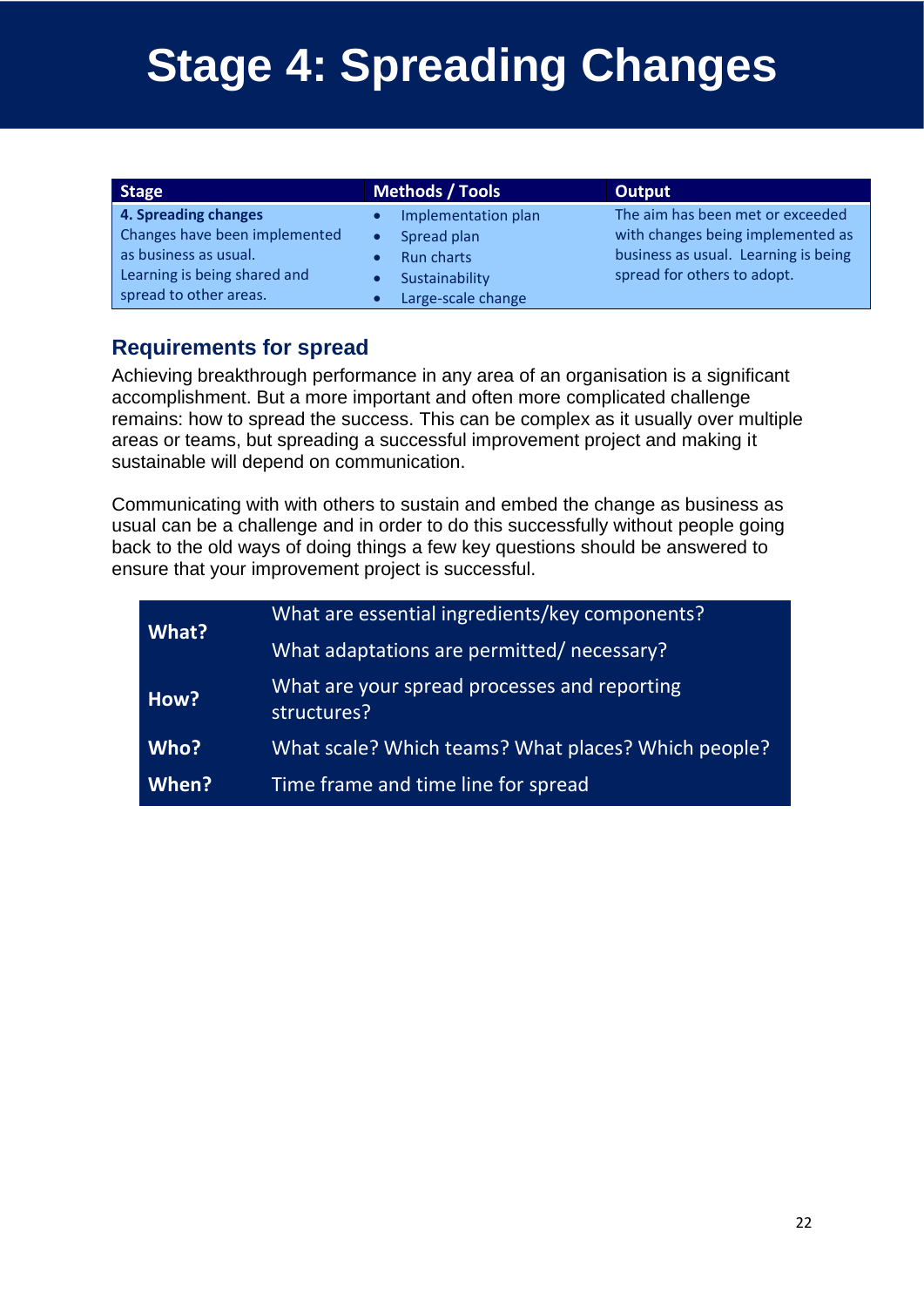## **Improvement Glossary**

**Aim or Aim Statement**: A written, measurable, and time-sensitive statement of the expected results of an improvement project.

**Annotated Run Chart:** A line chart showing results of improvement efforts plotted over time.

The changes made are noted on the line chart at the time they occur. This allows the viewer to connect changes made with specific results.

**Change Idea:** A general idea for changing a process that will be tested in your improvement project.

**Early Adopter:** In the improvement process, an opinion leader within the organisation who brings in new ideas from the outside, tries them, and uses positive results to persuade others in the organisation to adopt the successful changes.

**Implementation:** Taking a change and making it a permanent part of the system. A change may be tested first and then implemented throughout the organisation.

**Improvement Team:** The group of individuals, usually from multiple disciplines, that drives and participates in the improvement process.

**Measure:** A focused, reportable unit that will help a team monitor its progress towards achieving its improvement aim. Key measures should be focused, clarify your team's aim, and be reportable. A measure is used to track the delivery of proven interventions and to monitor progress over time. Improvement measures can be divided into three classifications: outcome, process, and balancing.

**Measurement Plan:** A specific description of the data to be collected, the interval of data collection and the subjects from whom the data will be collected. It emphasizes the importance of gathering samples of data and how to obtain "just enough" information

**Model for Improvement:** An approach to process improvement which helps teams accelerate the adoption of proven and effective changes. A framework for improvement that involves asking three key questions - What are we trying to accomplish? How will we know that a change is an improvement? What changes can we make that will result in an improvement?

**PDSA Cycle:** A structured trial of a process change:

- **Plan**  a specific planning phase
- **Do**  a time to try the change and observe what happens
- **Study**  an analysis of the results of the trial
- **Act**  devising next steps based on the analysis

This PDSA cycle will naturally lead to the Plan step of a subsequent cycle.

**PDSA Ramp:** one change idea that is composed of multiple PDSA cycles.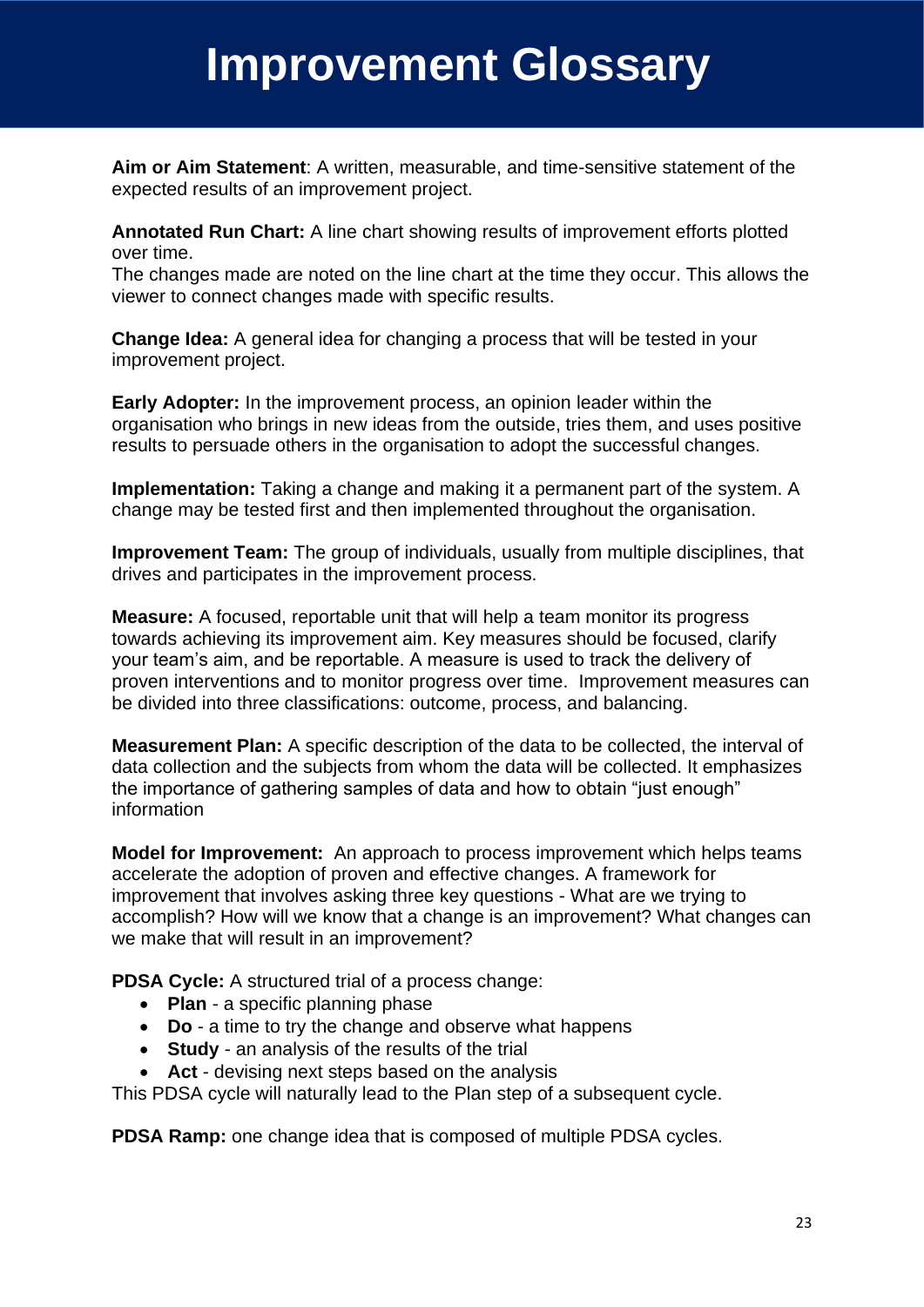**Process Change:** A specific change in a process in the organisation. More focused and detailed than a change concept, a process change describes what specific changes should occur.

**Process Mapping**: Activities involved in defining exactly what an organisation or part of an organisation does, who is responsible, to what standard a process should be completed and how success can be determined.

**Quality Improvement (QI):** QI is a formal approach to the analysis of performance and systematic efforts to improve it. There are various methods or models of QI such as total quality management (TQM), continuous quality improvement (CQI), Six Sigma, LEAN, and more. All QI models are aimed at improving performance.

**Run Chart:** A graphic representation of data over time, also known as a 'time series graph' or 'line graph'. This type of data display is particularly effective for process improvement activities.

**Spread:** The intentional and methodical expansion of the number and type of people, units, or organisations using the improvements.

**Test or Test of Change:** A small-scale trial of a new approach or a new process. A test is designed to learn if the change results in improvement and to fine-tune the change to fit the organisation and patients. Tests are carried out using one or more PDSA cycles.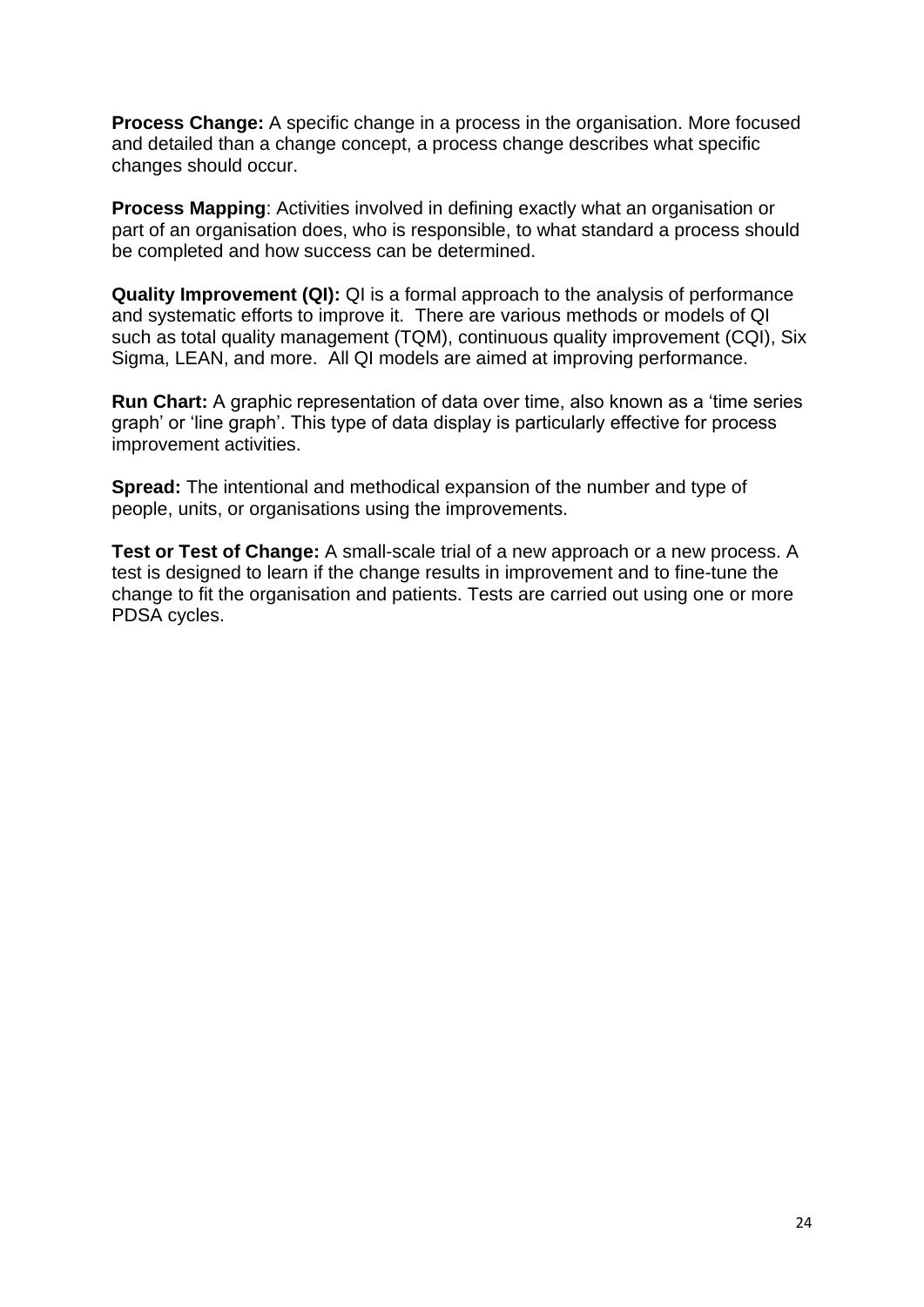

#### **Project Charter Template**

#### **Improvement Project Charter**

| <b>Improvement Project Title</b>                                      |
|-----------------------------------------------------------------------|
| <b>Executive Sponsor</b>                                              |
| <b>Project Lead</b>                                                   |
| Name:                                                                 |
| <b>Job Role &amp; Organisation:</b>                                   |
| <b>Email Address:</b>                                                 |
| Aim statement                                                         |
| Link to Local Outcome Improvement Plan                                |
| <b>Link to Locality Plans</b>                                         |
| Why this is important                                                 |
| <b>Measures</b>                                                       |
| <b>Outcome measures</b>                                               |
| <b>Process measures</b>                                               |
| <b>Balancing measures</b><br>$\bullet$                                |
| <b>Change ideas</b>                                                   |
| <b>Location/Test Group</b>                                            |
| <b>Resources</b>                                                      |
| Potential risks and/or barriers to success & actions to address these |
| <b>Project Team</b>                                                   |
|                                                                       |
|                                                                       |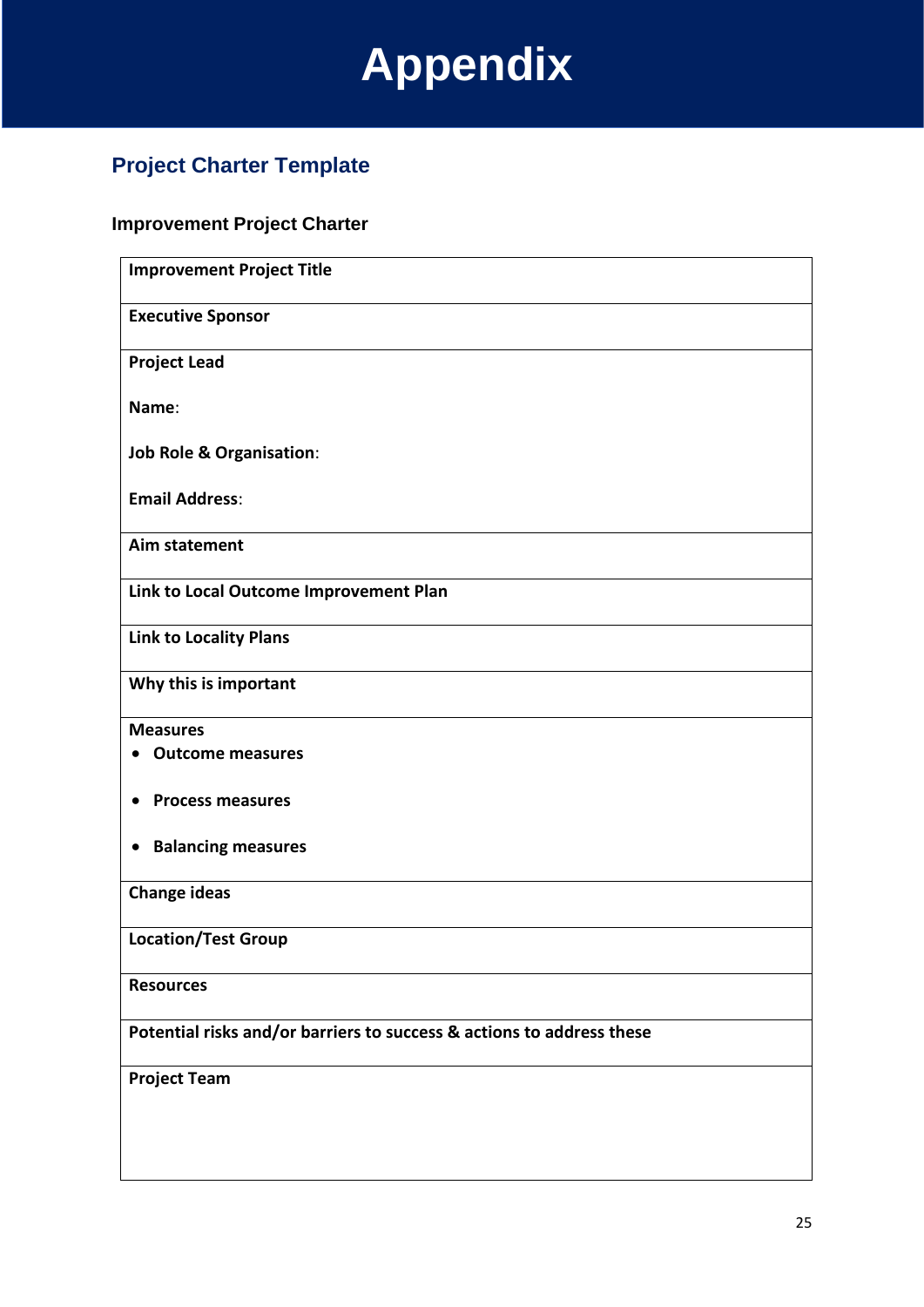| <b>Community Ideas for Improvement Evaluation/Status</b> |                             |                                                                 |  |  |
|----------------------------------------------------------|-----------------------------|-----------------------------------------------------------------|--|--|
| <b>Community Ideas for Improvement</b>                   | <b>Evaluation Rationale</b> |                                                                 |  |  |
|                                                          |                             | In this section, please detail the agreed method of involvemen  |  |  |
|                                                          |                             | with the Localities and the outcome of your discussion with the |  |  |
|                                                          |                             | Localities on their ideas and the status of how they will be    |  |  |
| <b>North</b>                                             | taken forward.              | Insert agreed method of involvement and when it took place.     |  |  |
| Insert new row for each idea from                        |                             |                                                                 |  |  |
| the North LP                                             |                             |                                                                 |  |  |
|                                                          |                             | Insert agreed method of involvement and when it took place.     |  |  |
| South                                                    |                             |                                                                 |  |  |
| Insert new row for each idea from                        |                             |                                                                 |  |  |
| the South LP                                             |                             |                                                                 |  |  |
| Central                                                  |                             | Insert agreed method of involvement and when it took place.     |  |  |
| Insert new row for each idea from                        |                             |                                                                 |  |  |
| the Central LP                                           |                             |                                                                 |  |  |
|                                                          | <b>Outline Project Plan</b> |                                                                 |  |  |
| <b>Project Stage</b>                                     | <b>Actions</b>              | <b>Timescale</b>                                                |  |  |
| <b>Getting Started</b>                                   |                             |                                                                 |  |  |
| (Project Score 1-3)                                      |                             |                                                                 |  |  |
| <b>Designing and Testing</b>                             |                             |                                                                 |  |  |
| <b>Changes</b>                                           |                             |                                                                 |  |  |
| (Project Score 4-7)                                      |                             |                                                                 |  |  |
| <b>Implementing and sustaining</b>                       |                             |                                                                 |  |  |
| changes that demonstrate                                 |                             |                                                                 |  |  |
| improvement                                              |                             |                                                                 |  |  |
| (Project Score 7-10)                                     |                             |                                                                 |  |  |
| <b>Spreading Changes</b>                                 |                             |                                                                 |  |  |
| (Project Score 9-10)                                     |                             |                                                                 |  |  |
|                                                          |                             |                                                                 |  |  |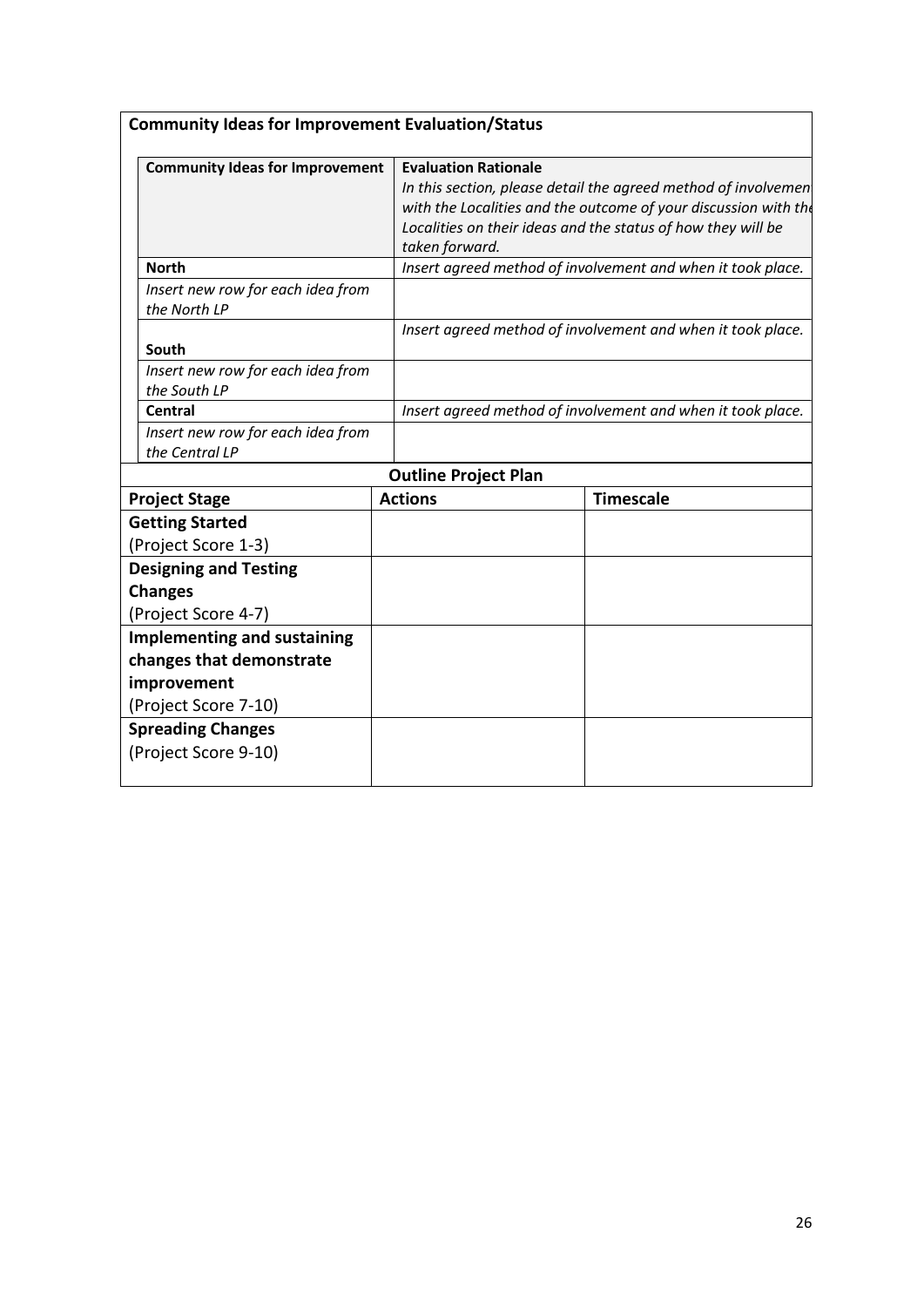#### **PDSA template**

#### **IMPROVEMENT PROJECT TITLE**

#### **OUTCOME IMPROVEMENT GROUP PDSA No.X, DATE**

| <b>AIM OF PROJECT</b><br>Overall aim of the improvement project |
|-----------------------------------------------------------------|
|-----------------------------------------------------------------|

**AIM OF PDSA** Specific aim of this PDSA

#### **PLAN**

| Describe test                                                          |
|------------------------------------------------------------------------|
| Person responsible? When to be done? Where?                            |
|                                                                        |
| What questions do we want answered?                                    |
| What measures do you have that will tell you if the test is a success? |
| List the tasks needed to set up this test of change?                   |
| Tasks? Personal responsible? Timescale?                                |
| Predict what will happen when the test is carried out                  |
| Predictions may be positive or negative                                |
|                                                                        |

#### **DO**

Was the test carried out? Describe what happened? Any problems or unexpected events?

#### **STUDY**

Lessons learned from the results? How do the results compare to the predictions?

#### **ACT**

Describe the modifications to the plan for the next cycle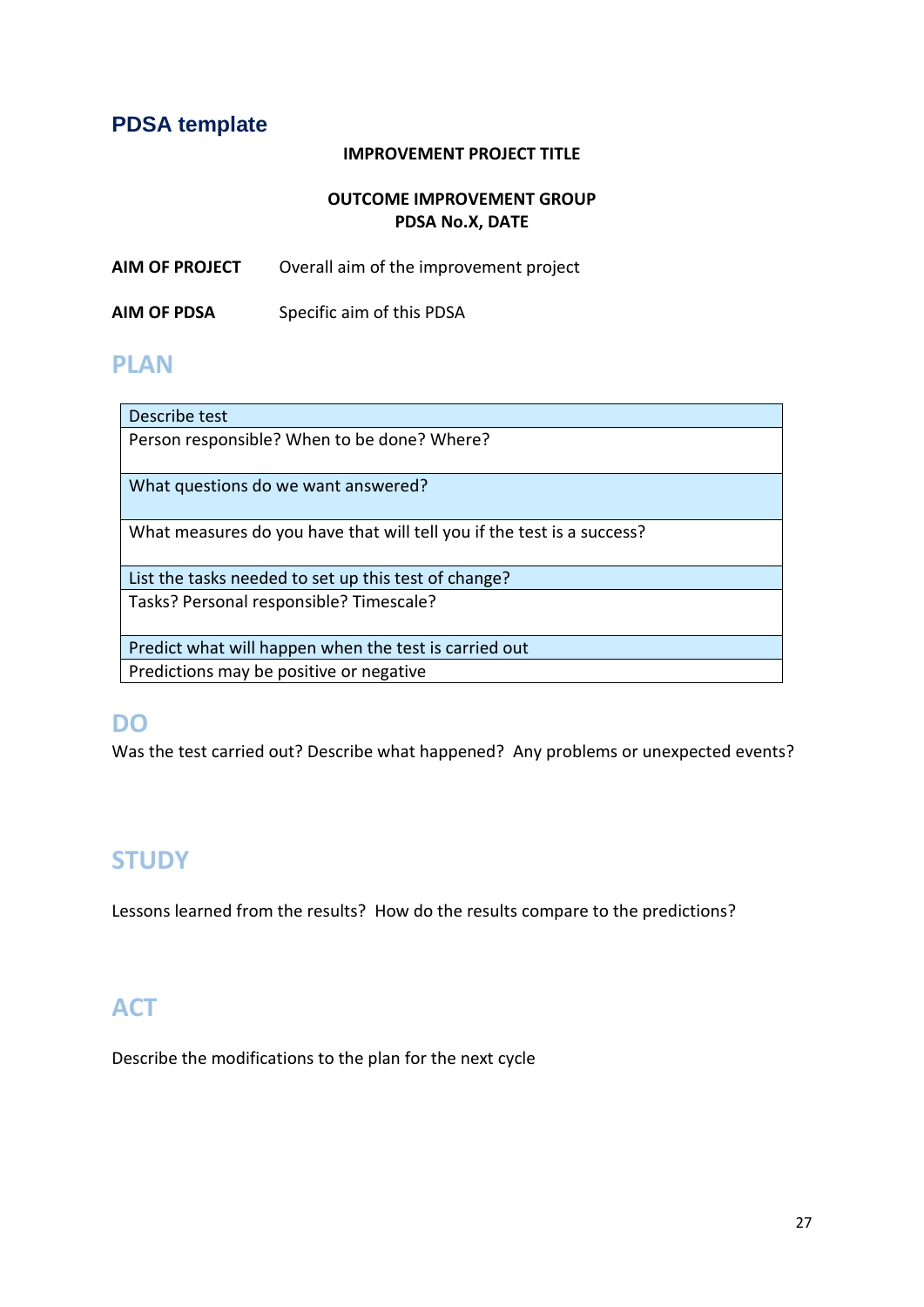#### **Measurement Plan Template**

| Name of measure<br>Indicate whether it's an<br>Outcome (O), Process (P)<br>or Balancing (B) measure<br>and specify type of<br>measure (e.g. percentage /<br>count / rate / variable /<br>days or cases between). | <b>Concept being</b><br>measured and why it's<br>important to look at<br>this<br>What is the purpose of<br>this measure? | <b>Operational definition</b><br>Clear, precise definition of the<br>measure and how it is calculated.<br>Include numerator and<br>denominator if it's a % or rate.<br>What / who is included or<br>excluded? | <b>Data collection</b><br>Who is collecting it? How often and when?<br>Where is the data coming from? What's the<br>sampling method and sample size (if used)? | Where are we and where<br>do we want to be?<br>Baseline info and goal for this<br>measure |
|------------------------------------------------------------------------------------------------------------------------------------------------------------------------------------------------------------------|--------------------------------------------------------------------------------------------------------------------------|---------------------------------------------------------------------------------------------------------------------------------------------------------------------------------------------------------------|----------------------------------------------------------------------------------------------------------------------------------------------------------------|-------------------------------------------------------------------------------------------|
|                                                                                                                                                                                                                  |                                                                                                                          |                                                                                                                                                                                                               |                                                                                                                                                                |                                                                                           |
|                                                                                                                                                                                                                  |                                                                                                                          |                                                                                                                                                                                                               |                                                                                                                                                                |                                                                                           |
|                                                                                                                                                                                                                  |                                                                                                                          |                                                                                                                                                                                                               |                                                                                                                                                                |                                                                                           |
|                                                                                                                                                                                                                  |                                                                                                                          |                                                                                                                                                                                                               |                                                                                                                                                                |                                                                                           |
|                                                                                                                                                                                                                  |                                                                                                                          |                                                                                                                                                                                                               |                                                                                                                                                                |                                                                                           |

If you want to know more about Quality Improvement or have any questions, please email [communityplanning@aberdeencity.gov.uk.](mailto:communityplanning@aberdeencity.gov.uk)